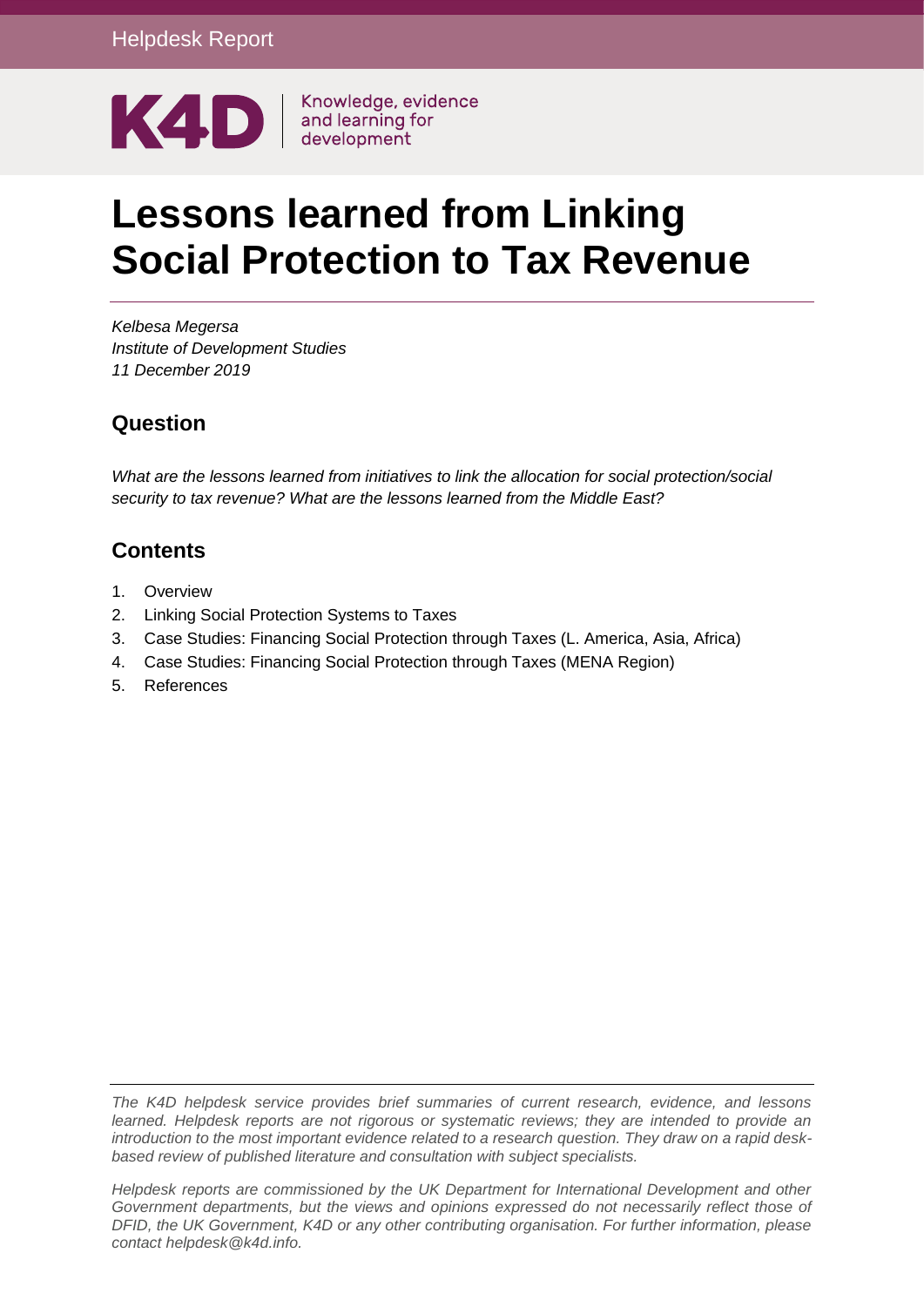# <span id="page-1-0"></span>**1. Overview**

**Social protection and taxation have emerged as two of the key policy instruments available to governments in the pursuit of the Financing for Development (FFD) goals and Sustainable Development Goals (SDGs).** There is a growing recognition among policy makers in the international development context of the powerful role fiscal policy plays in shaping development outcomes. This represents an important opportunity for the closer consideration of the ways in which taxation and social protection operate jointly in practice (Bastagli, 2015a).

**Developing countries often struggle to generate government revenues for social protection through taxation and social security contributions.** Tax authorities tend to be weak and taxation lack transparency, while a relatively large share of the population is employed in the informal sector, making it difficult and costly to collect social security contribution or tax employees. This limits the means to redistribute income and to develop adequate social protection systems to reduce poverty and inequality (ILO, 2016).

**The removal of ineffective tax subsidy policies (e.g. Jordan, Egypt, Morocco, Oman, etc.) and taxes on financial transactions (e.g. Brazil) may provide the necessary funds to launch/expand social protection programmes. Further, taxes on natural resources in resource-rich countries can support social spending** and generate overall economic growth. The evidence from countries like Bolivia, Brazil, and Zambia (i.e. case studies noted in Section 3) shows the positive socio-economic effects that natural resource extraction can have.

This rapid literature review looks at reports issued by different development agencies; international financial institutions; government bureaus and some academic publications – regarding different social protection/social security programmes and how different tax policies and tax reforms have been used in their financing.

Some of the key findings from different developing countries (i.e. in the Middle East and North Africa (MENA) region and elsewhere) on how social protection programmes financed are through various tax instruments and revenue sources (e.g. tax on natural resources, tax on financial transactions, elimination of tax subsidies, etc.) have been summarized below:

- In Brazil, Flexibly Financial Transactions Taxes have been utilized to create revenues for public provisioning of social services. These taxes:
	- o have a twin objective of raising revenues whilst deterring financial speculation that has insignificant social value – and vet presents high risks to the economy;
	- $\circ$  are simple to administer with no new-found institutions required;
	- $\circ$  can be very progressive, since they let resources to be fed directly from the formal economy to those who require social protection;
	- o have been a substantial source of tax revenue.
- In Mongolia, several initiatives have been introduced to reallocate wealth created from natural resources to citizens.
	- o Different Sovereign Wealth Funds created by the government (e.g. Windfall Profits Taxes on natural resources) supported children and families through a universal child benefit scheme.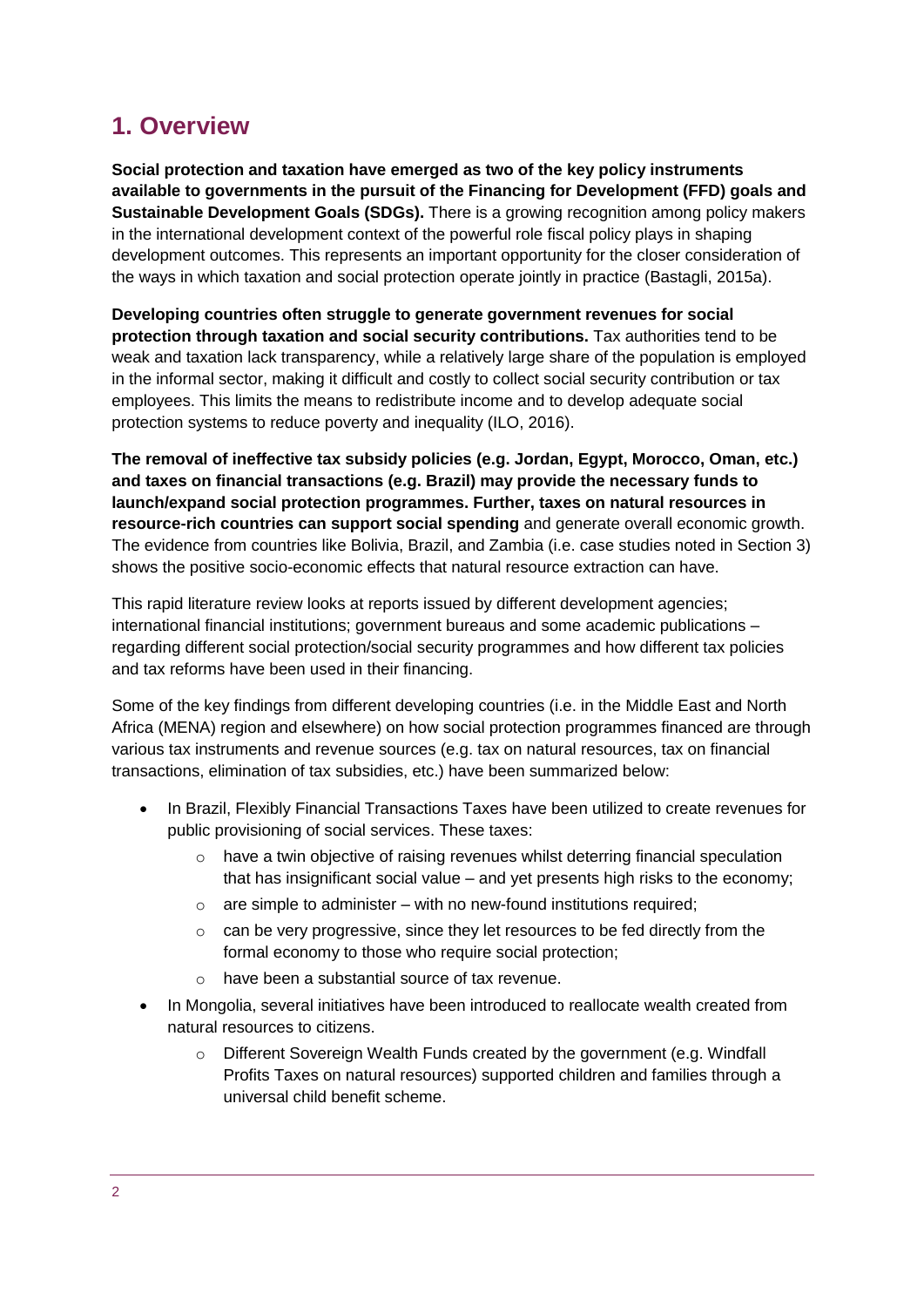- Similarly, in Zambia, expenditures on social protection have been financed through a well-designed tax system on natural resource extracting companies; legislations to fight underreporting of mineral earnings and capital flight as well as abolition of subsidies.
	- o Health, education and social protection are focus areas to achieve SDGs.
	- o Budget for social cash transfers has been expanded substantially.
	- $\circ$  Steps taken to develop a social protection policy with rights-based entitlements.
- Bolivia has also been able to finance social protection expenditures through proceeds from natural resources (particularly hydrocarbons taxes).
	- o New regulation on the distribution of hydrocarbon wealth has resulted in increased oil and gas income for the state – which has, conversely, been used to expand social protection.
- Through a highly simplified tax collection scheme called Monotax, Uruguay has been able to formalize its informal economy (particularly micro and small enterprises) and broaden social protection coverage.

The experience of countries in the MENA region also provides an interesting example on how to link social protection financing to taxes. To summarize some of these cases:

- In Jordan, the reduction/removal of subsidies on different types of petroleum products has lowered the government's fiscal burden and improved social protection coverage and delivery of large-scale social programmes – such as cash transfer scheme to vulnerable households.
	- $\circ$  However, there was some resistance towards reforms on progressive taxation and the lifting of subsidies.
	- o Tax evasion also reduces the revenue to finance social protection.
- In Egypt, a reform encompassing increase in taxes by the government and the termination of energy related tax subsidies (among other policies) has led to targeted social 'solidarity' programmes – including pension schemes, health care provision and education.
	- o Nevertheless, rising poverty rates are a challenge. Recent reforms (higher taxes and cuts to subsidies) had a noticeable social cost too.
	- o There are also challenges of coordination among agencies running social protection. Social programmes also suffer from financial fragmentation.
- Morocco dedicates a relatively low budget for social protection programmes despite collecting a decent sized (over a third of its GDP) tax revenue.
	- $\circ$  Social protection system is also fragmented (involving more than 50 agencies), creating coordination problems and limiting success.
- Oman has cut ineffective tax subsidies on different items and focuses on diversifying its economy (and source of tax) – away from oil. The country has also put a comprehensive social protection system in place; including universal medical care, programmes for disabled people, children, migrant workers, free/compulsory education, etc.
- Algeria is striving to complement its social protection funding via taxes on tobacco, alcohol, and pharmaceutical imports.
- Tunisia has carried out fragmented reforms on social protection. The government's (fiscal) space for broader social protection reforms has been impeded by consumption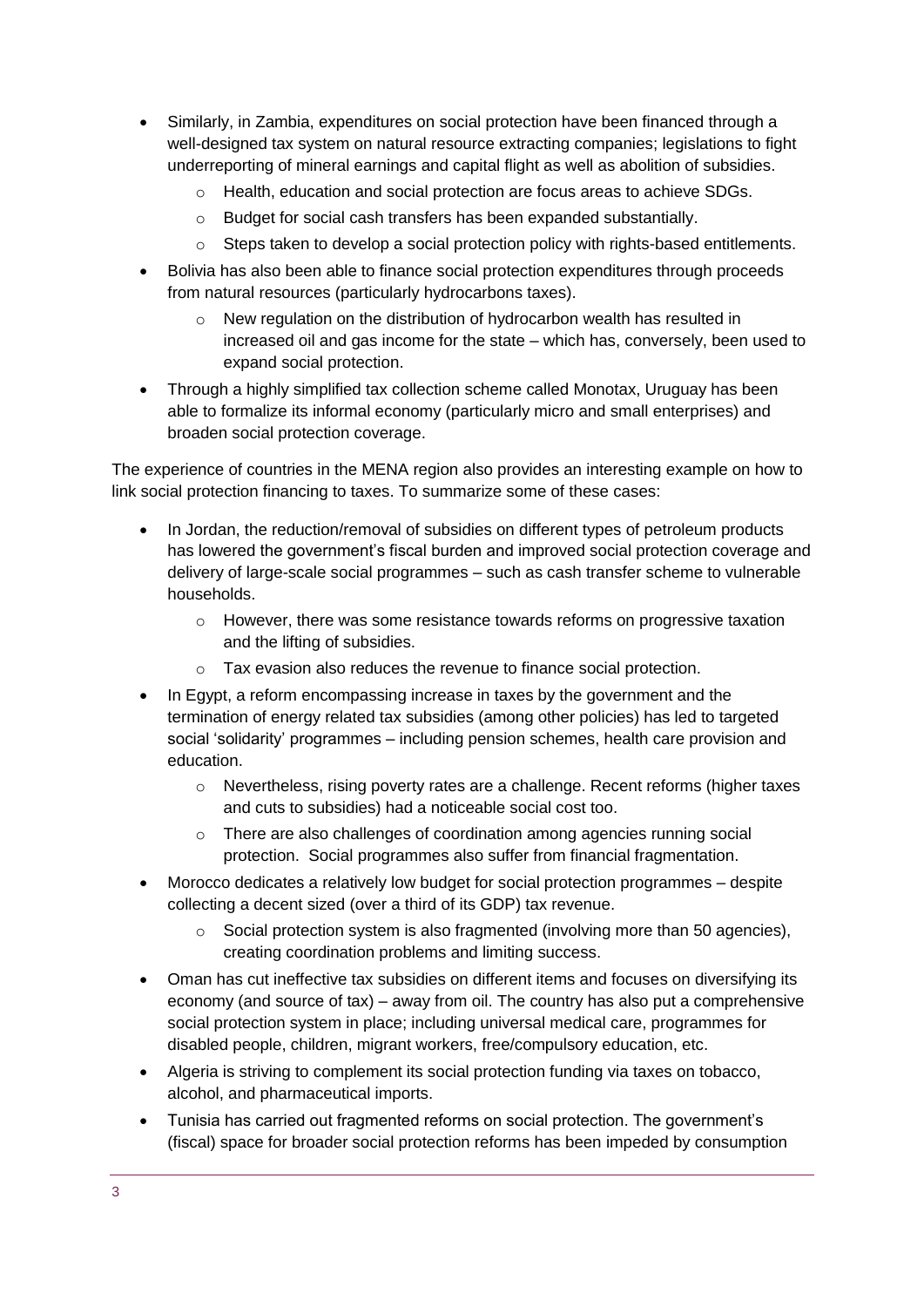subsidies. However, there are potentials for a broad social protection reforms – on the back of reforming inefficient subsidies and passing pension reforms.

 The experience of Sudan shows that MENA region's unique religious institutions (e.g. obligatory Islamic wealth taxes and endowments – *zakat* and *waqf*) could be used to cover a significant portion of social protection expenditures.

This brief report is structured as follows. Section 2 discusses the link between social protection programmes and tax policies. Section 3 provides country examples on how different social protection programmes (e.g. health care, education, pension, targeted assistance programmes to vulnerable groups, cash transfers, etc.) have been financed through various types of tax instruments. To draw lessons, tax policies of interest and their impact (i.e. financing and development outcome) on social protection programmes are separately looked at. The section explores examples from developing countries (mostly middle income) in different parts of the world. Section 4 provides information and evidence that is similar to Section 3 – but focusing on the experiences of countries in the MENA region.

# <span id="page-3-0"></span>**2. Linking Social Protection Systems to Taxes**

**Taxes and transfers are often discussed separately. However, in practice, they interact to influence the distribution and redistribution of income and wealth.** When studies examine social protection independently from tax policy, they generate an incomplete picture of the impact of fiscal policy (Bastagli, 2015a; 2015b). Evidence showing that the net effects of government spending and taxes put the poor worse-off in some countries underlines the significance of implementing a comprehensive approach which includes both taxes and spending (e.g. see the experience of Jordan and other MENA countries in section 4).

**Taxation is depicted as one of the core policy options to raise the 'significant additional domestic public resources' that will be required to achieving the SDGs** – according to the Addis Ababa Action Agenda of the Third International Conference on Financing for Development (UN, 2015a). In this regard, donors' commitments are mainly expressed in terms of delivering support to enhance domestic capacity for tax and revenue collection and administration.

**Taxation exhibits some key differentiating characteristics and potential advantages – when compared with other social protection financing alternatives, like expenditure reallocation and dependence on external financing.** These consist of taxation's potential role in creating and strengthening government legitimacy and state-citizen relations (UNRISD, 2019). By fostering government accountability, effective tax systems can be linked to a '**virtuous cycle'**, whereby tax collection is associated with enhanced service delivery and improved citizens' willingness to pay taxes. (Bastagli, 2015a; 2015b).

**External financing and revenue earned from natural resources and consumption taxes have been crucial to backing the establishment or enlargement of social protection programmes.** The relatively low average tax-to-GDP ratio in several developing countries partly explains the continued dependence on external financing for social protection programmes. Nevertheless, this also raises sustainability and equity fears. Such problems can be can be dealt with via initiatives targeted at strengthening countries' institutional and administrative capacity for social protection, by safeguarding the transparent management of resources, and by creating tax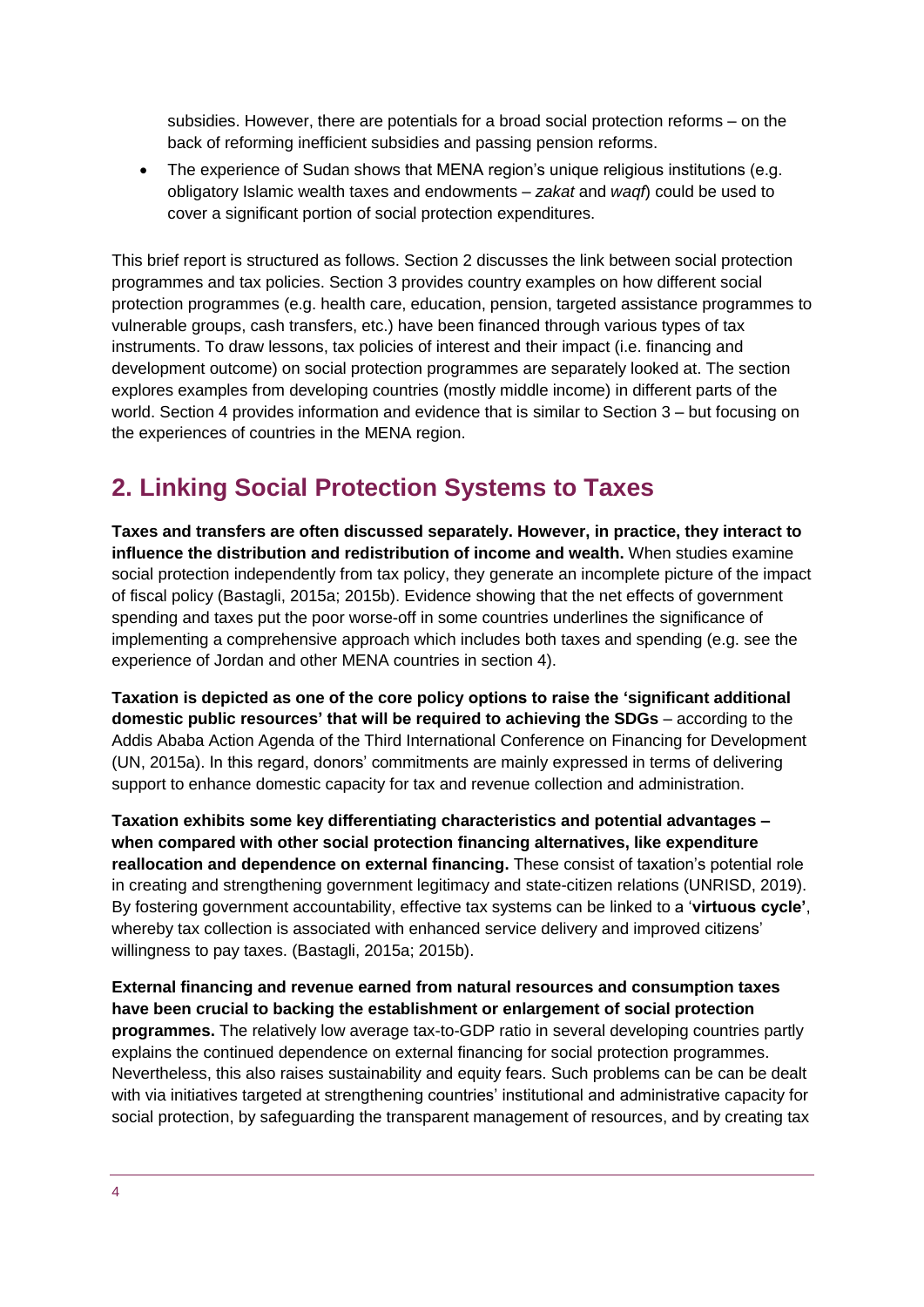and transfer policies that address equity and broader development concerns – together with other policy objectives, like boosting tax revenue (Bastagli, 2015a).

# <span id="page-4-0"></span>**3. Case Studies: Financing Social Protection through Taxes (L. America, Asia, Africa)**

### **3.1 Brazil: Financing Social Protection through Financial Transaction Taxes**

#### **Tax related policy developments**

**Brazil presents a good example of how flexibly financial transactions taxes (FTTs) can be used to create revenues for public provisioning of social services, and at the same time to alleviate financial instability occurring from short-term capital flows.** FTT is a small tax imposed on various types of financial instruments such as shares, bonds, foreign currency transactions, derivatives, and bank debits and credits. FTTs have a twofold goal of raising revenues while disincentivising short-term financial speculations that provide little social gain but present high risks to the economy. FTTs are easy to implement by tax authorities, with no need to build novel institutions. It can also be highly progressive, as it allows resources to flow directly from the formal economy to those in need of social protection (ILO, 2016).

**Brazil's FTTs (i.e. bank debit taxes) have been a source of sizeable tax revenue.** Brazil initially introduced a bank debit tax in 1993. However, it was short-lived as a result of changes in policy. The longest lasting bank debit tax – *Contribuicao provisoria sobre movimentacao ou transmissao de valores e de creditos e direitos de natureza financiera* (CPMF) – was put in place in 1997, with an initial rate of 0.20%. The rate rose slowly starting in 1999 (0.22%) to 0.38% in 2002. Revenues collected from the CPMF was originally earmarked to finance healthcare programmes (0.2%), to fight poverty (0.1%) and for social assistance (0.08%). The CPMF generated almost USD20 billion per year. The CPMF collected about three times the amount of revenue raised by Brazil's corporate income tax (CIT) on financial companies (ILO, 2016; Honohan and Yoder, 2010).

#### **Impact on Social Policy & Lessons Learned**

**Since the CPMF was devised mainly to finance social protection expenditure and its method was classified as a 'social contribution'.** When the CPMF was in place, 42% of the revenue generated was spent on the public unified health system; 21% on social insurance; 21% on *Bolsa Família* (conditional cash transfers), and 16% on other social purposes. Total revenue from the CPMF amounted to 1.4% of GDP by 2007. This was sufficient to cover the total cost of *Bolsa Família* and other non-contributory social protection programmes in Brazil. This signifies a major example of how other developing countries can generate their own revenue to help finance public services. Between the early 1990s and 2008 (i.e. when notable legislative and programmatic changes were made in Brazil around economic and social policy), the Gini coefficient (i.e. measure of income inequality) fell by 5.2 points and the percentage of households living below the poverty line halved. Socio-economic reforms in this period included increasing the minimum wage and public expenditure on health, education, and other social services (ILO, 2016; Saad-Filho, 2015).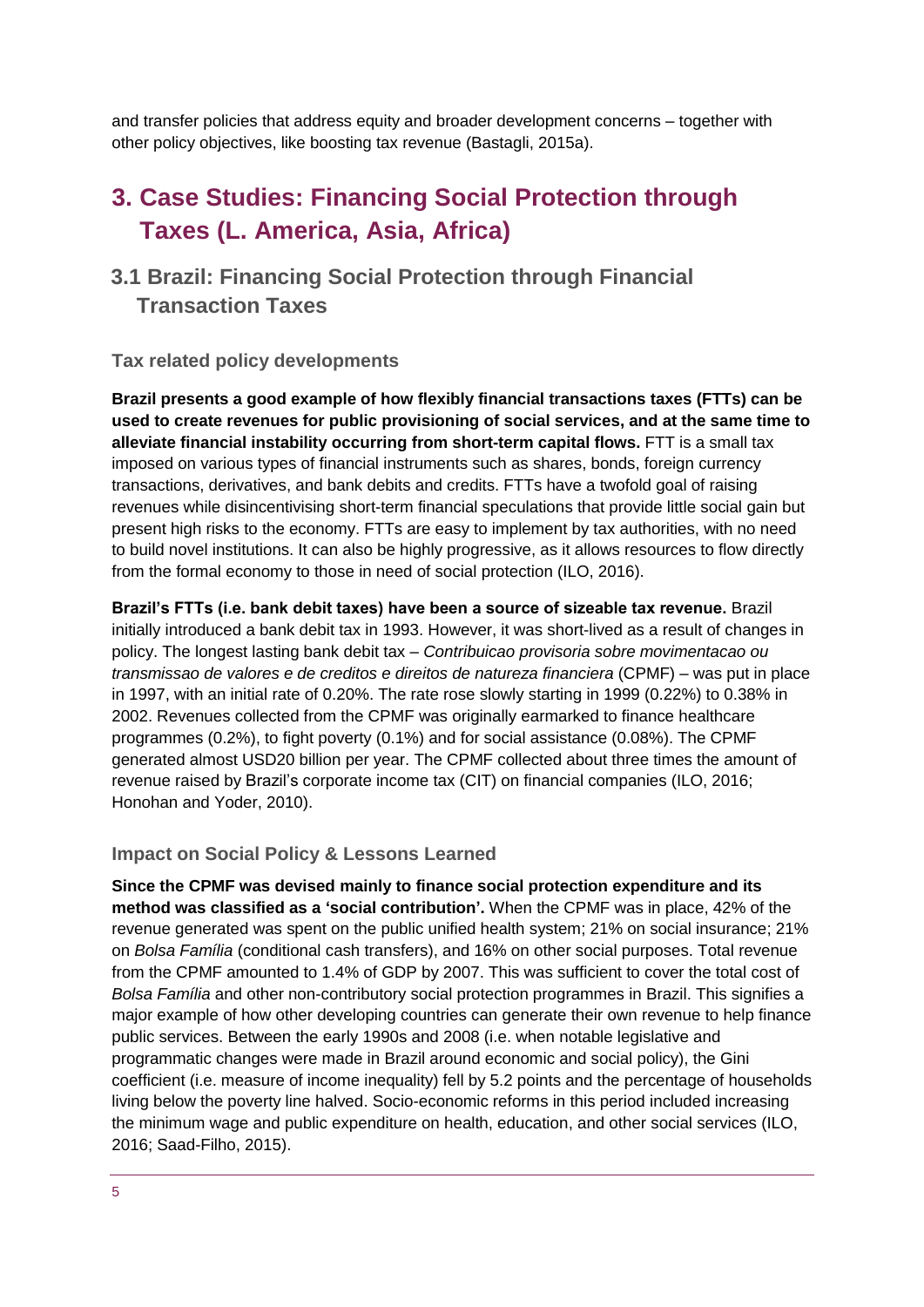**FTTs serve a dual purpose (i) to promote certain types of market behaviour (such as longer-term investments), and (ii) as a revenue generation mechanism.** Nevertheless, Brazil's sporadic episodes with FTTs display the resistance that such taxes can face from vested interests, notably in the powerful financial sector (ILO, 2016; Honohan and Yoder, 2010).

**Brazil symbolizes an essential example of an FTT regime in a developing country context, especially in those with a sizeable financial sector.** This may, for example, offer some example to the MENA region – which mainly constitutes of upper and lower middle-income countries (see section 4). FTTs are easier to administer, as technological progress has made such tax collection much easier. Many developing countries have already applied some form of financial transactions, and the IMF thinks that such taxes can create substantial revenues (ILO, 2016).

## **3.2 Mongolia: Financing Social Protection Through Resource Revenues**

### **Tax (resource revenue) related policy developments**

**Mongolia is an example of a country that has lately started to take more advantage of its immense natural resources.** Mongolia's development has been prompted by its extraction industry revenues. The government has made substantial efforts to guarantee that the wealth generated from its natural resources is divided among the wider population, and that resources are targeted at social protection programmes – such as the Universal Child Money programme (ILO, 2016).

### **Impact on Social Policy & Lessons Learned**

#### **Numerous initiatives have been launched in Mongolia during the last decade, reallocating wealth generated by natural resources to the wider population.**

- **The Mongolian Development Fund (MDF):** In July 2006, the government launched universal child benefits. Simultaneously, Windfall Profits Taxes were introduced to retain a higher share of mining profits. All revenues collected from natural resource extraction (dividends & 70% of royalties) entered the newly created Mongolian Development Fund (MDF). This was the government's first effort to create a sovereign wealth fund. The fund had the aim of stabilising unscheduled budget deficits; undertook investments aiming at boosting domestic economic capacity; backing small and medium enterprises and helping children and families through the universal child benefit scheme. The MDF was the Government`s first attempt to legislate the link between government resource receipts and cash transfers. In January 2007, the MDF considerably increased the annual benefit amount of the universal Child Money programme (ILO, 2016; Moran, 2013).
- **The Human Development Fund (HDF):** In 2009, following the 2008 elections and after the initial instability of the financial crisis that also deeply affected natural resource prices, the MDF was supplanted by the Human Development Fund (HDF). The mandate of the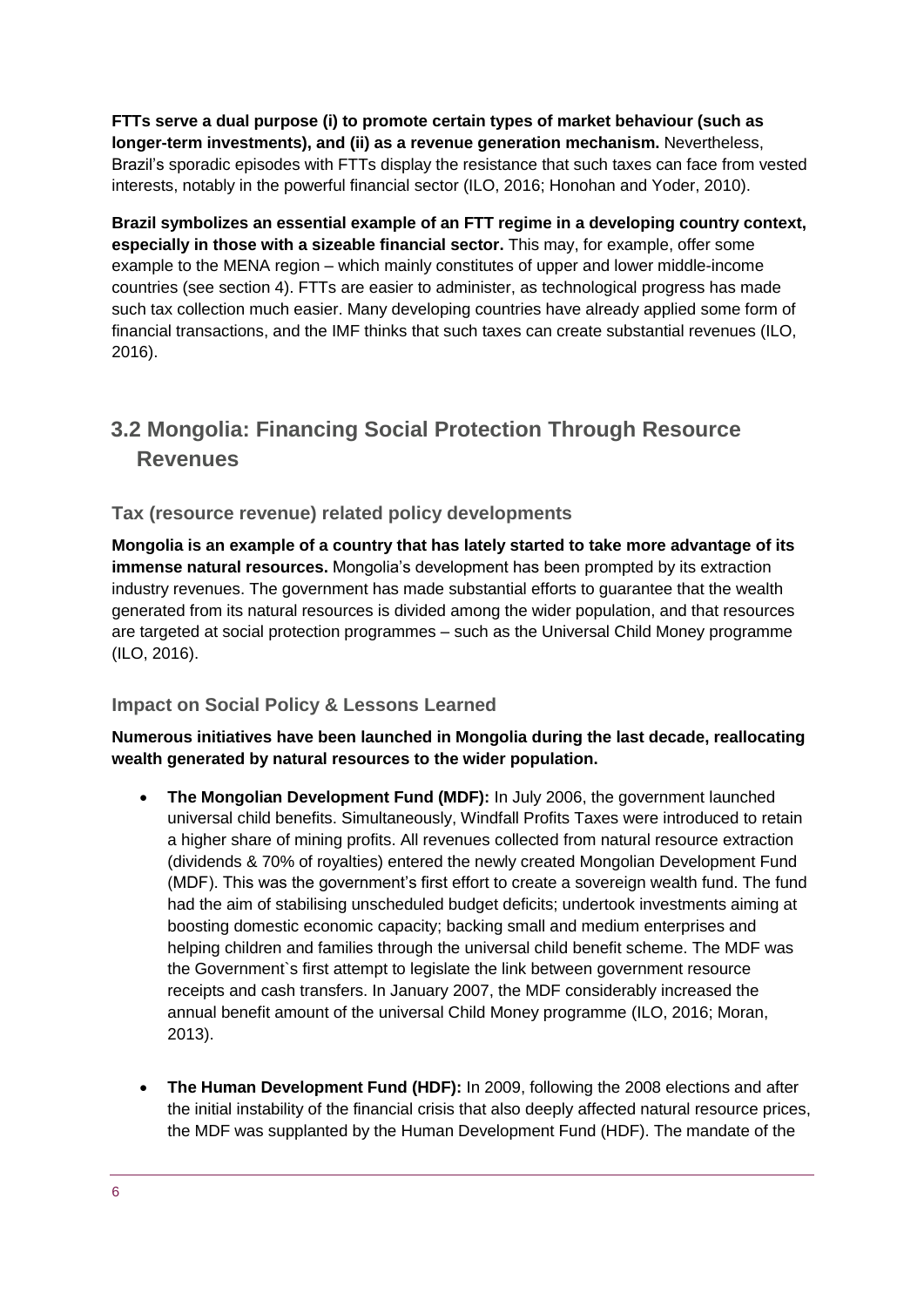Fund, like the previous one, was to build and grow sustainable resources for better income distribution among the population. The HDF had the same function as the MDF but on a much bigger scale. The legislation did not restrict benefits and included health insurance and pensions, housing payments, cash, and medical and education service payments. The new schemes under the HDF were large and came under budgetary pressure after revenue income did not meet expenses. The fund was momentarily substituted by a targeted poverty benefit programme (ILO, 2016; Moran, 2013). Recently, the Government has created two sovereign wealth funds to maintain the country's mineral wealth. The Fiscal Stability Fund is a risk fund designed to lessen revenue swings related to mining. The Future Heritage Fund is a savings fund aimed at preserving mineral wealth for future generations (Baatarzorig et al., 2019).

Mongolia was, therefore, successful in redistributing some of the recent wealth generated from its extractive industry through social protection programmes. Key lessons learned (e.g. for other resource rich countries in the MENA region and elsewhere) include:

- Countries rich in natural resources can improve their social protection system (and lower poverty rates) via the taxation of their natural resources, expanding government revenue, and broadening of social protection programmes.
- Improvements of transparency and operational efficiency on all levels of the government will support the allocation of funds to social expenditures.
- Setting up a stabilisation fund helps in balancing volatility in government revenues as a result of natural resource price variations.

### **3.3 Zambia: Financing Social Protection Through Mineral Taxes**

### **Tax (resource revenue) related policy developments**

**Zambia is another example of how countries with rich natural resources can rely on taxation (particularly on regulated natural resource extracting private companies) to improve social protection services – as well as to lessen inequality and poverty** (ILO, 2016). Zambia's mining sector accounted for 9% of GDP and 77% of exports (as of 2015). In 2013, Zambia's annual extractive revenue was USD1.5 billion and this represented 30% of total government revenue (ILO, 2016).

**The country was characterised by generous concessions for private sector companies, and ineffective management under the state ownership in the pre-2008 period. Since then, Zambia has introduced various measures to increase efficiency and to widen the base for its government revenue.** Zambia applied institutional reforms, such as the creation of a large taxpayers' office, and a gradual strengthening of its revenue collection framework. Tax administration is now relatively effective, and the country substantially reduced tax leakages when compared with other African countries (Chamber of Mines of Zambia and ICMM, 2014).

**The Zambian Government has also enacted a legislation to curtail capital flight (i.e. large outflow of financial assets) and the underreporting of mineral earnings** in 2013. The law applies to all international transactions, including profits, dividends, remittances, loans to nonresidents and investments abroad by persons dwelling in Zambia. Excluding petroleum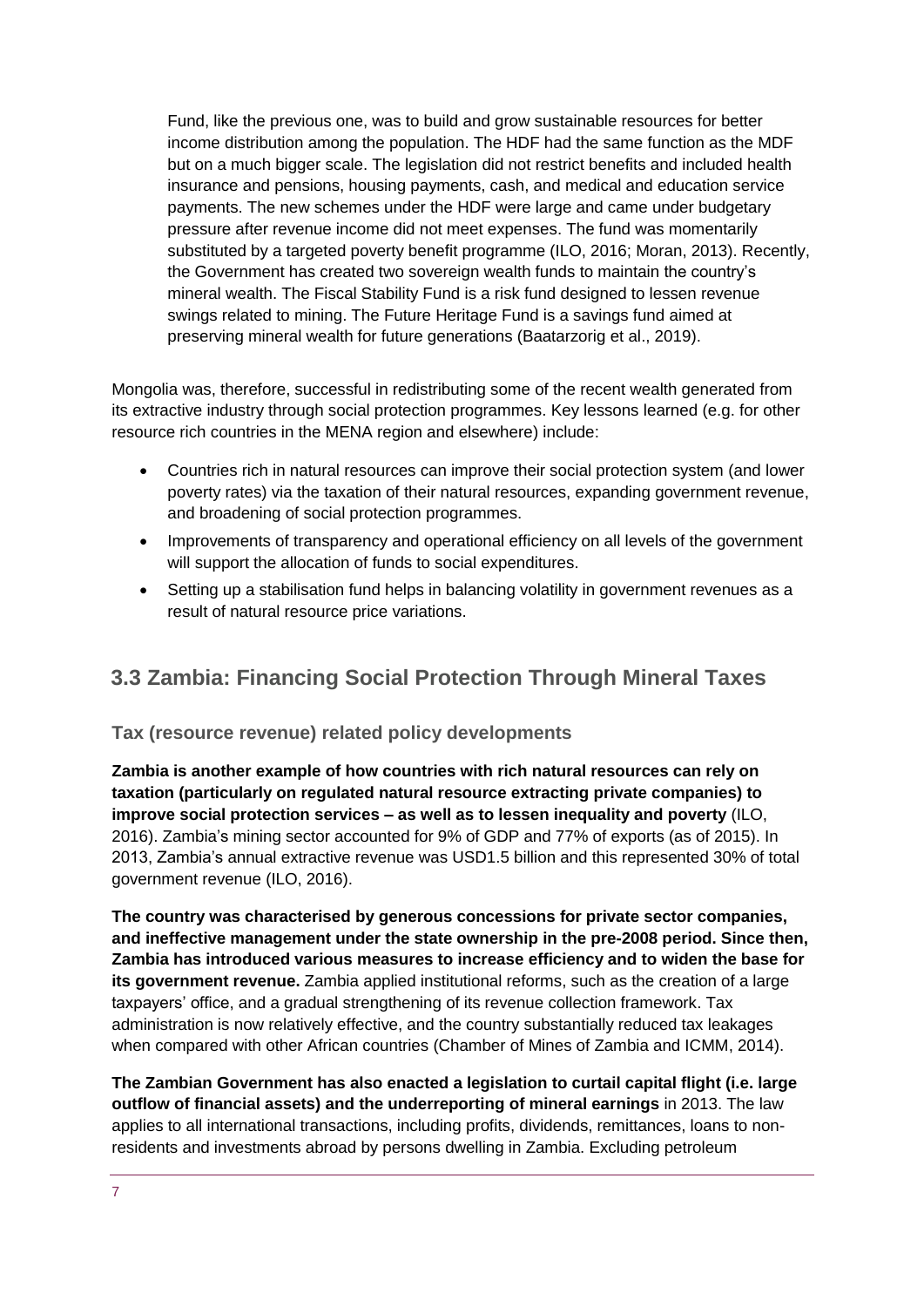producers, Zambia's mining receipts (as a share of GDP) are the second highest after Botswana (ILO, 2016).

#### **Impact on Social Policy & Lessons Learned**

**The government of Zambia underscores health, education and social protection as a means to achieve their SDGs.** Recent government budgets confirm the government's increase in spending on health, education and social protection. Moreover, the government has enlarged the budget for social cash transfer schemes substantially in recent years. These considerable shifts in Social Protection Spending can be linked to both a change in leadership, as well as to an enhanced fiscal position that has been enabled through substantially increased government revenues from natural resource taxation. Additionally, the government has taken steps towards developing a social protection policy with rights-based entitlements and has generated additional fiscal space for social protection by eliminating fuel and maize miller subsidies. Former patrimonial social protection programmes have also been reformed to more structured and transparent programmes (ILO, 2016).

**The lesson from Zambia exemplifies that resource-rich developing countries can considerably expand fiscal space for social protection and other socio-economic expenditures.** Taxing natural resource extracting industries permitted the Zambian government to enhance their fiscal position and created the basis for the broadening of their social protection system.

### **3.4 Bolivia: Financing Social Protection Through Hydrocarbons Taxes**

#### **Tax (resource revenue) related policy developments**

**Natural resources (including gold, tin, petroleum and gas) are the mainstay of Bolivia's wealth and are crucial to funding the country's social protection policies as well as in realizing national development.** Due to orthodox neoliberal policies in the 1980s, most of the production was privatised, usually through foreign companies (ILO, 2017). In the process, royalty taxes were reduced to 18%, which led to very high profits for producers (82%) and very low returns to Bolivians. The pervasive discontent with this situation led to an activist campaign named "Hydrocarbons are No Longer Ours." After violent repression of this movement during the so-called "Gas Wars", President Sánchez de Lozada resigned. Following that, a national referendum led to a new regulation on the distribution of hydrocarbon wealth. The previous share of 82% of oil revenues for the producers and 18% for the state was equalised at a 50-50 split (and a reversed 82-18 split for the largest gas field). Renegotiation of former contracts resulted in an increase in oil and gas income for the state from USD558 million in 2004 to USD1.53 billion in 2006 (ILO, 2017).

#### **Impact on Social Policy & Lessons Learned**

**The significant revenue increases (following reforms and renegotiations) allowed the government to expand/sustain social policies** such as *Renta Dignidad* (Dignity Rent), a noncontributory pension to all Bolivians over 60 years old, or the *Bono Juancito Pinto*, a cash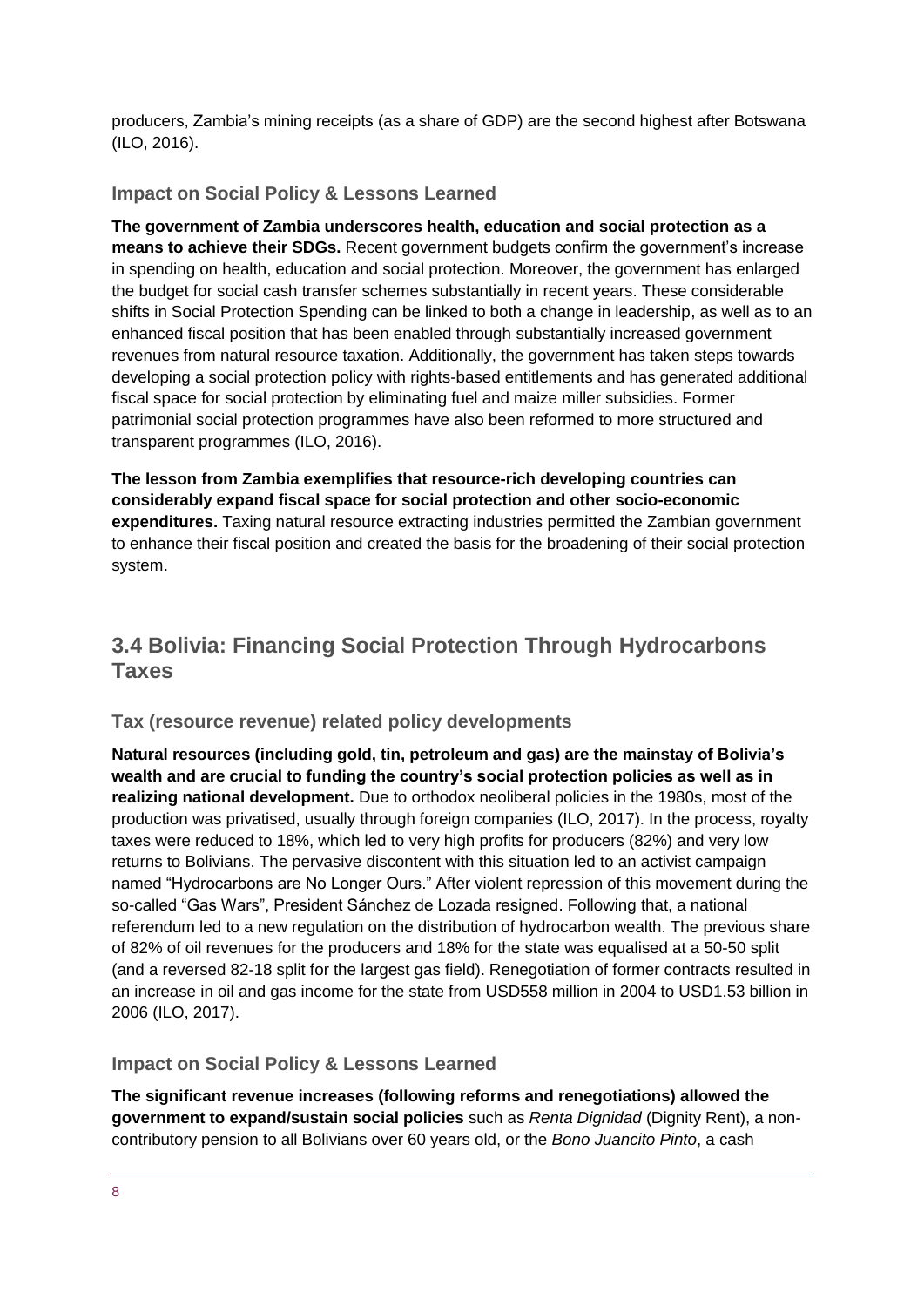transfer for all children in public elementary schools, which counterbalances the costs of transportation, books and uniforms to increase school attendance (ILO, 2017; Duran-Valverde and Pacheco, 2012; UNCTAD, 2014).

### **3.4 Uruguay: Financing Social Protection Through Monotax**

**Tax (resource revenue) related policy developments** 

**Monotax is a simplified tax collection/payment scheme for small contributors in Uruguay.** The micro- and small entrepreneurs who join the scheme are directly entitled to the benefits of the contributory social security system (except for unemployment protection). Monotax contributions are gathered by the Uruguayan Social Security Institute (BPS), and the share corresponding to tax payments is transferred by the BPS to the fiscal authority. The remaining share is then used by the BPS to fund social security benefits for social insurance members, linked to the scheme and their families.

### **Impact on Social Policy & Lessons Learned**

**Monotax has proven to be an effective instrument to formalize micro- and small enterprises, as well as to extend social security coverage to independent workers, especially women.** Following its success in Uruguay, schemes similar to Monotax are being developed in Argentina, Brazil and Ecuador (ILO, 2014; ILO, 2017).

# <span id="page-8-0"></span>**4. Case Studies: Financing Social Protection through Taxes (MENA Region)**

**National level governance reforms are required in MENA countries to pave the way for the future development of social protection policies.** At the moment, social insurance benefits are fragmented, with numerous schemes running in any one country – and this leads to resource wastage. Fiscal space (e.g. government revenue) is not as big a challenge in the Arab region – unlike other countries around the world, since average social spending varies between 7% and 12% of GDP. In addition, most Arab countries are in the lower or upper middle-income range. This suggests that there could be a better role for effective tax and transfer policies that can deliver a funding base for poverty-reduction policies (UNDP, 2014). If one considers that at least 10% of GDP goes towards food and fuel subsidies, which are not the best forms of redistribution or poverty reduction, then it is conceivable to redistribute spending towards more direct povertyreduction policies (Silva, 2012; UNRISD, 2012; Behrendt, 2013; UNDP, 2014).

### **4.1 Jordan**

**Tax (subsidy) related policy developments** 

**Similar to other countries in the MENA region, Jordan has traditionally provided tax subsidies for consumables such as fuel, electricity, gas, and food.** Since the 1960s, the Jordanian government has shielded its citizens from unpredictable global prices of commodities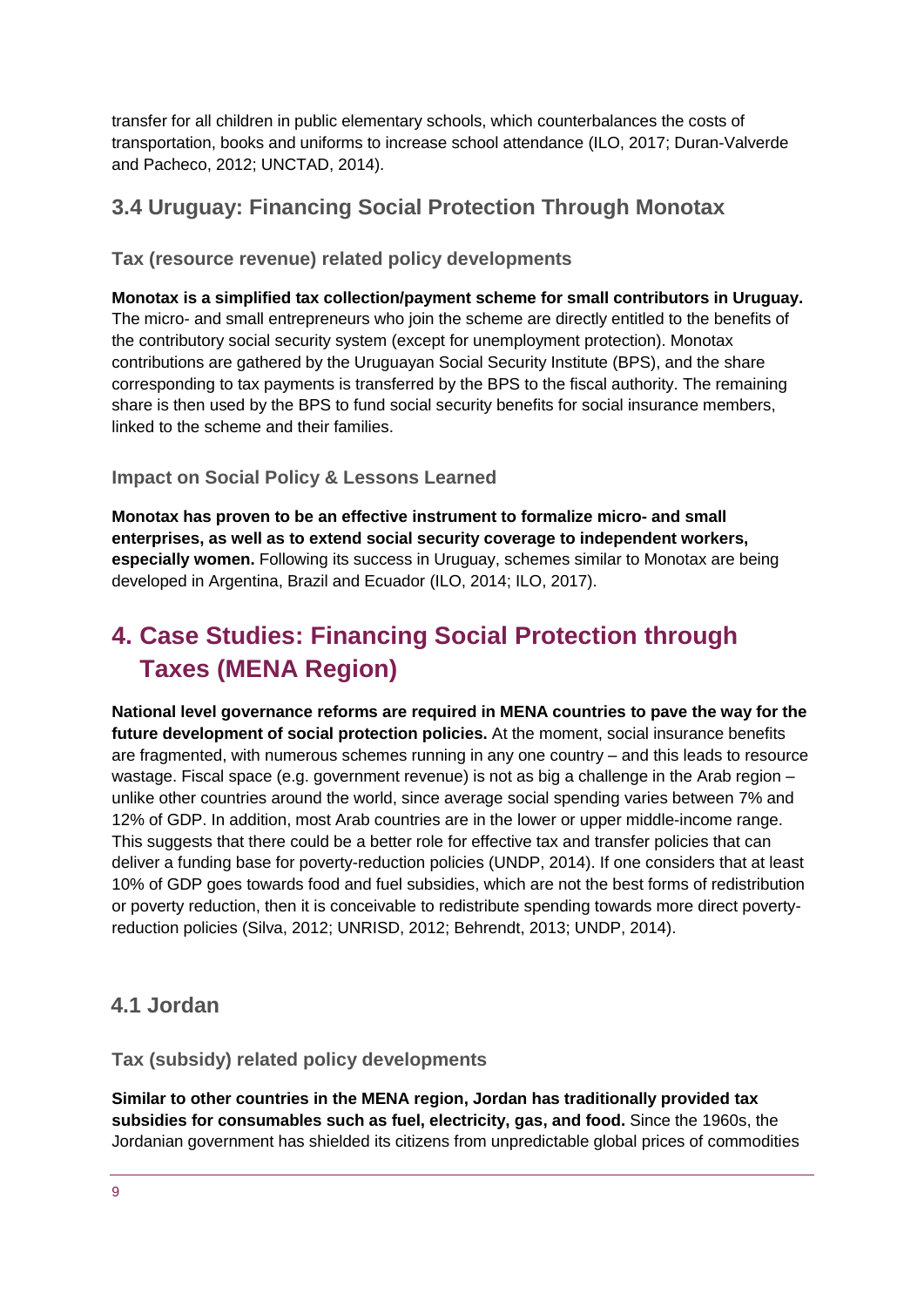and food – beginning with subsidies for wheat and sugar (Atamanov et al., 2015). Subsidies on petroleum products alone constituted close to 9% of government expenditures, and as much as 2.8% of GDP in 2012 (Atamanov et al. 2015). The fiscal burden of subsidies was unsustainable, and in 2012 the government either reduced or eliminated subsidies for various categories of fuel. Simultaneously, the government introduced a large-scale cash transfer scheme to vulnerable households as compensation (UNRISD, 2018).

### **Impact on Social Policy & Lessons Learned**

Jordan provides various assistance programmes that range from tax subsidies to cash transfer schemes, tax exemptions, and social services. The country is considered to have **one of the strongest social protection programmes and health care systems in the MENA region** (UNRISD, 2018).

- Most public (non-contributory) social protection and poverty alleviation programmes are delivered by the Ministry of Social Development (MoSD). Beneficiaries of these schemes include children, young people, vulnerable households, victims of human trafficking, older persons and persons with disabilities. Even if MoSD's mandate includes coordinating social services for all citizens, the law does not specify an entity in charge of developing policy for social protection (Zureiqat and Shama 2015). This creates some difficulty in coordinating benefits and programmes among various social protection actors.
- The National Aid Fund (NAF) is a financially and administratively autonomous section of MoSD. It provides benefits and financial assistance to vulnerable individuals and households. NAF counted a total of 99,394 beneficiary households or almost 8% of the Jordanian population in 2015 (Röth et al., 2017). Nevertheless, just 24% of food insecure and vulnerable households are estimated to have received aid from NAF. This leaves more than 76% of households in need without coverage. This issue has led to calls for an improved targeting of beneficiaries (Zureiqat and Shama, 2015).
- The National Zakat Fund (which is administered by the Ministry of Awqaf, Islamic Affairs and Holy Places) runs an additional social protection programme through cash and in-kind assistance (Röth et al., 2017). The Zakat Fund is based on donations, as Zakat is considered a religious duty for Muslims whose wealth exceeds a certain limit and entails donating 2.5% of one's wealth.
- The Social Security System is the largest social insurance scheme in the country. Yet, it only covers approximately 20% of the estimated 4.5 million working age adults in Jordan and does little to lessen the problem of poverty among employees. Moreover, an estimated 44% of workers are employed in the informal sector and are not covered by social protection schemes (ILO, 2013).
- The education sector in Jordan is facing several challenges, including the arrival of huge numbers of Syrian refugee children. Integrating refugee children into existing primary education programmes is putting a strain on the country's education system (USAID 2015).
- Despite different challenges, Jordan is considered to have one of the most advanced and sophisticated health care systems in the region. In 2010, Jordan spent approximately 8.6% of GDP on health care (UNRISD, 2018). The government curtailed free health care services in 2014 and refugees now pay higher out-of-pocket expenses at the same rate as uninsured Jordanians (Achilli, 2015). Refugees also report facing hostility and discrimination from health care professionals (Groenveld and Abu-Taleb 2016; UNRISD, 2018).

Reforms involving progressive taxation (aimed at improving the redistribution of resources) and the lifting of subsidies (which often benefit the wealthy) have been met with public resistance.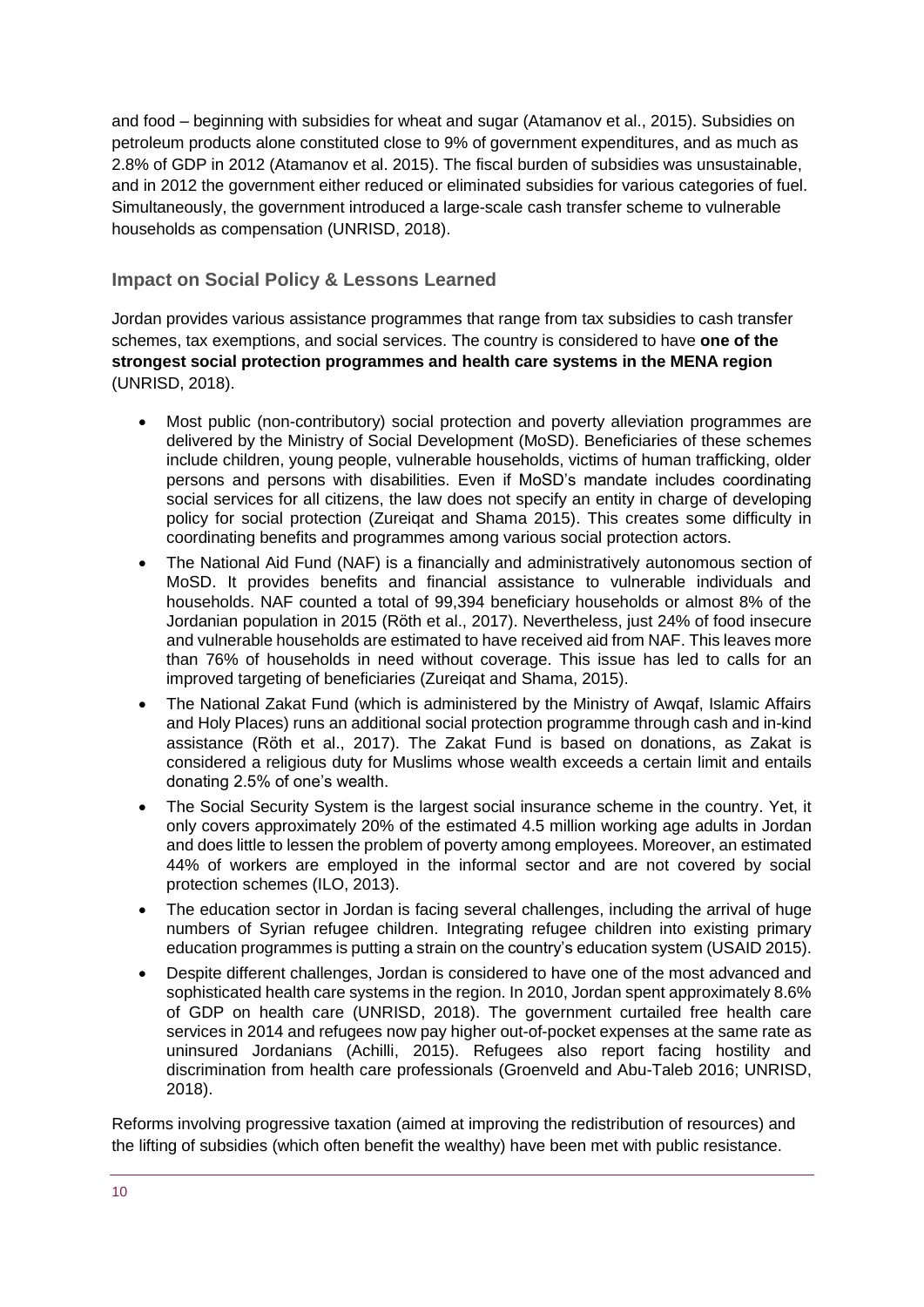Conversely, Jordan's indirect taxes on goods and services (which are paid by all consumers regardless of income level) make up as much as 50% of tax revenues. This has a negative impact on poor and low-income households. In combination with high levels of tax evasion and avoidance, Jordan faces increasing levels of social inequality.

The mixture of these challenges, and the cutbacks by the state to provisions of adequate services and social security, has caused protests and public discontent. In 2017, budget debates over tax hikes and spending cuts to meet the IMF Extended Fund Facility programme resulted in protests in Amman and other urban centres – despite the recent rise in minimum wage (World Bank, 2017).

# **4.2 Egypt**

### **Tax (subsidy) related policy developments**

With the arrival of President Al Sisi in 2014, **the current government started a series of drastic policy reforms, challenging the pre-existing social contract and moving away from universal to targeted social policies**. Reforms include increased taxes, phasing out of energy subsidies and increased targeting mechanisms for food subsidies and cash transfer, and trimming of the public sector. Despite the heavy (social) cost of such reforms, the Al Sisi administration contended that there were no other options – if it was to avoid a serious macroeconomic crisis (Ghanem, 2014).

**Energy subsidy reform began in July 2014 and included gradual phasing out of subsidies,** over a period of 5 years. Spending on food and energy subsidies and social protection reduced from 39% of public expenditure in 2014/2015 to 28.6% in 2015/2016, leading to an upsurge in fuel prices by nearly 70%, and in prices of natural gas by 175% (UNRISO, 2018). Half of the savings are allocated to the reform and enlargement of social safety nets (World Bank, 2015a).

### **Impact on Social Policy & Lessons Learned**

**Two targeted cash transfer programmes were unveiled by the Ministry of Social Solidarity in April 2015 –** *Takaful* **and** *Karama***.** *Takaful* (solidarity) is a conditional cash transfer programme delivering financial support to low-income families with school aged children (less than 18 years), while safeguarding their commitment to providing their children with healthcare and education (World Bank 2015a). The second programme, *Karama* (dignity), gives income support to the elderly and people with disabilities. The *Karama* programme supplants the old system of solidarity transfers/pensions, which ignored the beneficiary's ability to work.

- Since the share of pensions financed by the government primarily derives from indirect taxes, the current pension scheme is regressive (Loewe, 2009). Coverage is also modest given the incidence of informality in the Egyptian labour market (Du Pradel and Farida, 2015).
- Healthcare provision is based on several free services and a number of targeted insurance schemes (Handoussa, 2010). The current healthcare system is complex, fragmented, inequitable, and is in short of adequate financial resources. A new draft law on the reform of the health sector proposes the creation of a universal health insurance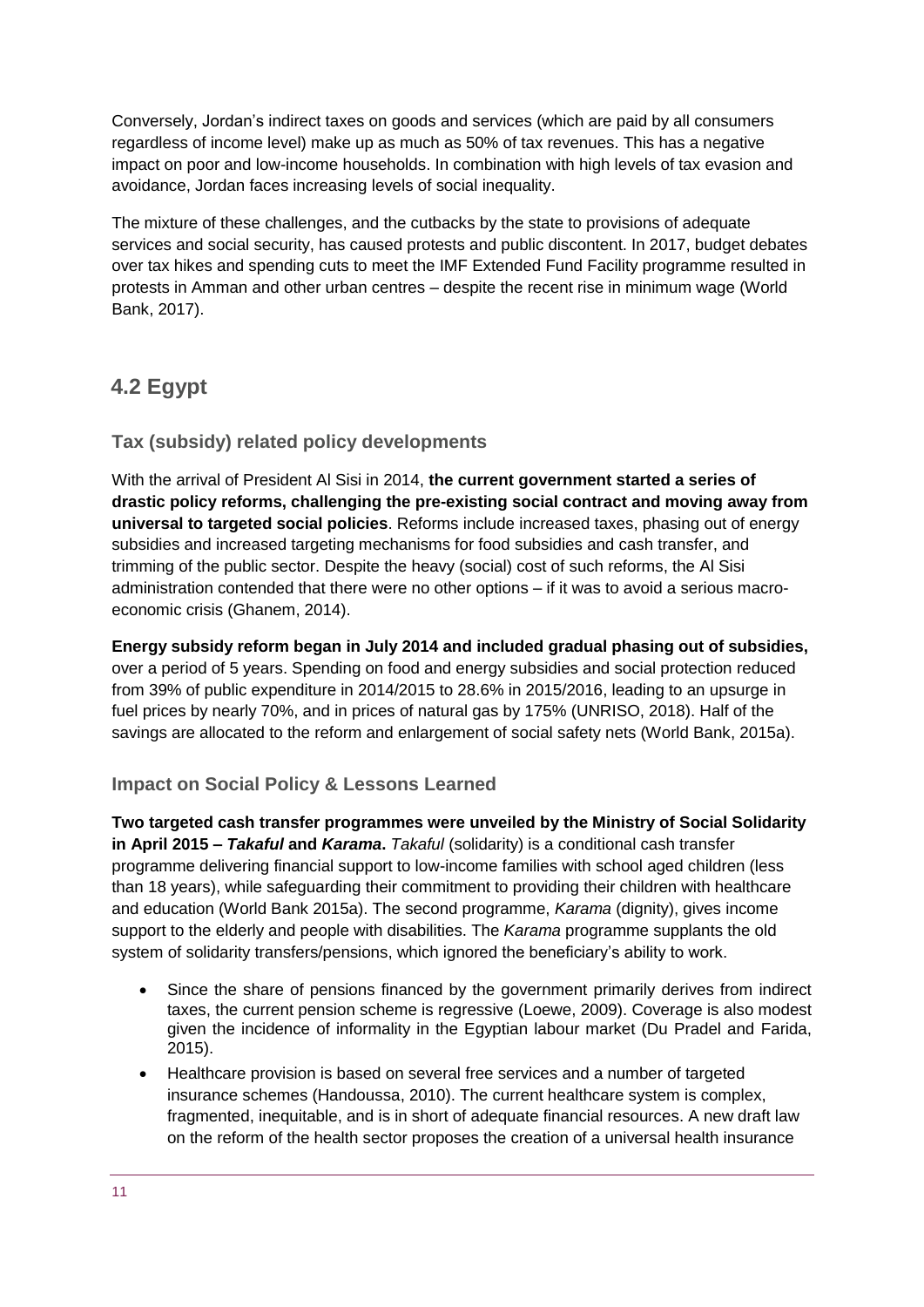system, where public and private hospitals offer their service on a competitive basis. The new scheme will be funded through contributions, co-payments and taxes on products harmful to health.

 Education is free and will be allocated a share of public spending equivalent to at least 4% of the GNP (according to the 2014 constitution).

**Nearly two thirds of the state budget were allocated to social policies by previous regimes – mainly targeting the urban middle class.** The economy was not creating enough employment opportunities and growth lacked inclusiveness. According to the World Bank (2015a), extreme poverty is increasing and close to half of all Egyptians are classified as "poor" or "vulnerable" due to (i) the lack of resources for health and education as well as (ii) due to unequal access to social security schemes because of informality. Poverty is also higher for women since they are mostly unemployed or employed in the informal sector. Fixing a minimum wage has failed to maintain a certain purchasing power (due to inflation). Private sector and short-term public sector employees also remain omitted from the minimum wage regulation.

**Numerous challenges are expected to limit the success of current policy reform.** At the institutional level**,** insufficient horizontal coordination across sectors and agencies, shortage of qualified human resources, shortage of proper monitoring and evaluation are expected to affect the policy outcome. One key general challenge facing social policy in Egypt is the financial fragmentation of policies and programmes (UNRISO, 2018).

### **4.3 Morocco**

### **Tax (subsidy) related policy developments**

**Even though the proportion of tax revenue relative to GDP is well placed (at around 35%), the proportion of national budget devoted to social protection is among the lowest** – when compared to countries in the same income group as Morocco. The subsidies regime has worked an important part of the Moroccan social protection system for decades. It was intended to protect the population's purchasing power in terms of food and fuel products such as sugar, flour, butane gas and different types of fuel. Due to the raise of food prices since early 2000s, the subsidies system has been criticised for its huge costs and for failing to address social inequities. It mainly benefited the middle classes and high-income groups in addition to supply chain corporations – instead of the poor and the vulnerable population (see Chen et al., 2014).

### **Impact on Social Policy & Lessons Learned**

**The Moroccan social protection system is split between relatively limited social insurance coverage and attempts of extension** to reach those who have the means to contribute, and large-scale social assistance programmes. Some examples include unemployment insurance and the health insurance extension to independent workers and students that took place recently (UNRISD, 2018).

 The contributory element of the social protection system in Morocco encompasses the employees of Public and Private sector. These represent only a third of the population enrolled in the formal employment sector. It insures primarily sickness, maternity leave, disability, old age, death, and unemployment as well as family benefits. Work related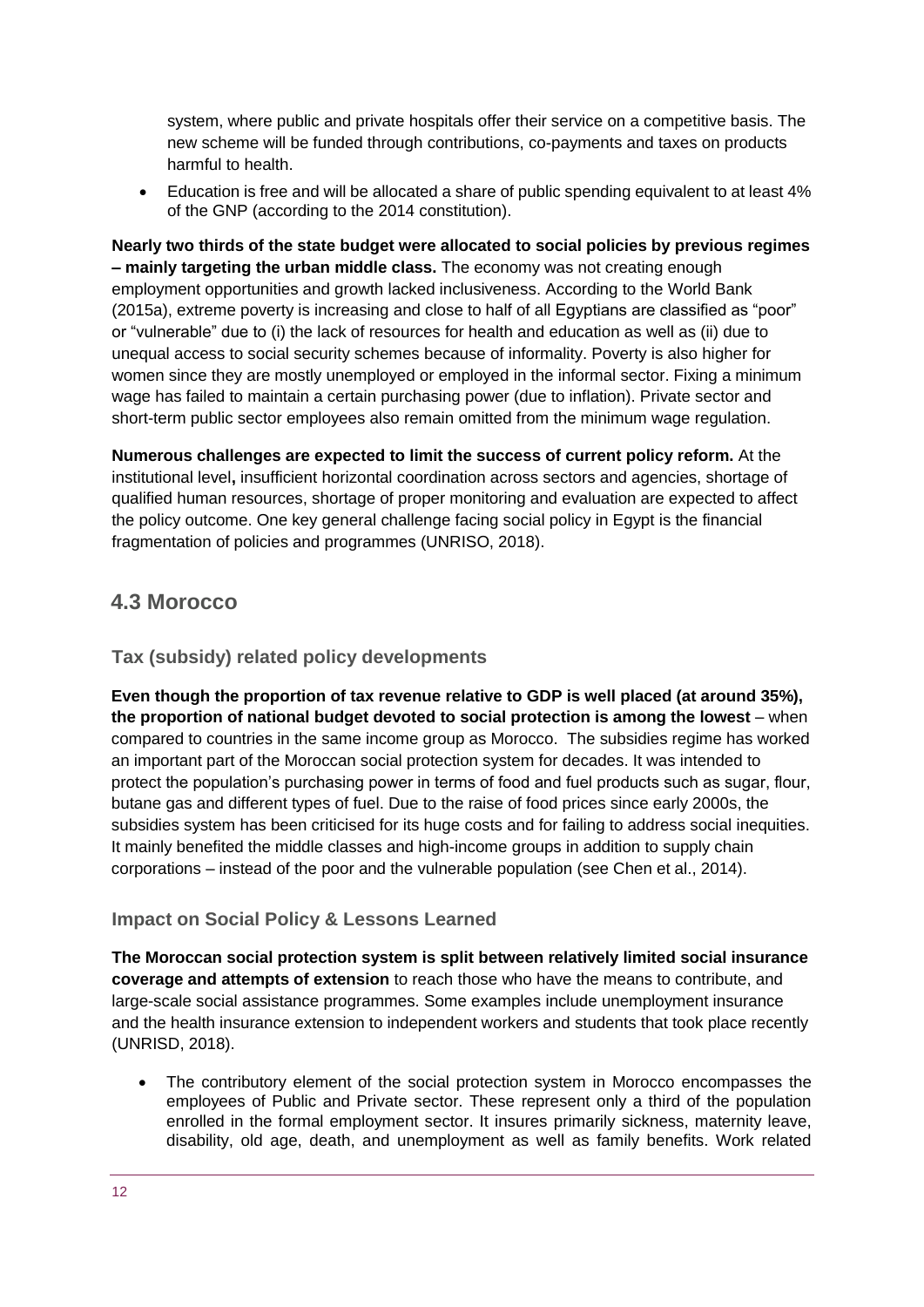accidents have been covered since 2002. Unemployment benefit is put in place since 2014. The public sector employees are covered through the *Caisse Nationale des Organismes de prévoyance sociale* (CNOPS) whereas the private sector employees (and theoretically liberal professions) are covered through *Caisse Nationale de Sécurité sociale* (CNSS). In general, the social insurance system in Morocco is fragmented along numerous dimensions – including financing, delivery and management processes (UNRISO, 2018).

**Social protection is generally limited in coverage.** Contribution based social security is accessible to less than 20% of the employed population in Morocco. Despite the limited coverage, costs are high. Social protection expenditure represents about 6.57% of the GDP, including health expenditure and 4.51% out of GDP excluding health expenditure in 2014 (UNRISO, 2018).

**Despite the expansions of coverage in recent years, social assistance is still fragmented, poorly coordinated and suffers from important targeting defects.** A recent review of the social protection programmes in the country showed that more than 50 institutions are involved in all the programmes, including both social security and social assistance (see Ministry of General and Economic Affairs and UNICEF, 2016). The institutions are **working in isolation** from each other, despite efforts to improve coordination. Nevertheless, effectiveness and efficiency levels remain low, missing the opportunity to reach better results with the same or fewer resources. The review notes that the approach followed is fixated on certain categories of vulnerable individuals (instead of households), making it difficult to include some groups like young children; children out of schools; informal sector workers; unqualified youth, and elderly people who have never worked in the formal sector. Such risks were magnified in the rural areas when compared to their urban counterparts (UNRISO, 2018).

### **4.4 Oman**

### **Tax (subsidy) related policy developments**

**The Government gives tax subsidies to producers of various important items.** Owing to a slump in oil prices, tax breaks were cut back on various food items by 48% in the first quarter of 2015. It was said that the subsidies were ineffective because they did not target the poor. To lessen reliance on revenue from oil, the **diversification of the economy** has become the main concern for the Omani government. In addition, the government has adopted the SDGs as a key framework for devising new social policies (UNRISD, 2018).

### **Impact on Social Policy & Lessons Learned**

**Oman has a comprehensive social protection system.** Consequently, a wide range of basic services are accessible, such as access to insurance against old age, disability and death, maternity, health care, and education. Significant investments have led to large social development progress. These include substantial decreases in child mortality rates.

 Oman has a system of nearly free, universal medical care, based largely on public sector providers. All healthcare services were free at the point of delivery until 1996. However, given the burden on the government budget, a small fee was subsequently introduced. In 2001 Oman spent about 3.66% of GDP on social protection and health care. Roughly 90% of the population is covered by universal health care services (ILO, 2011).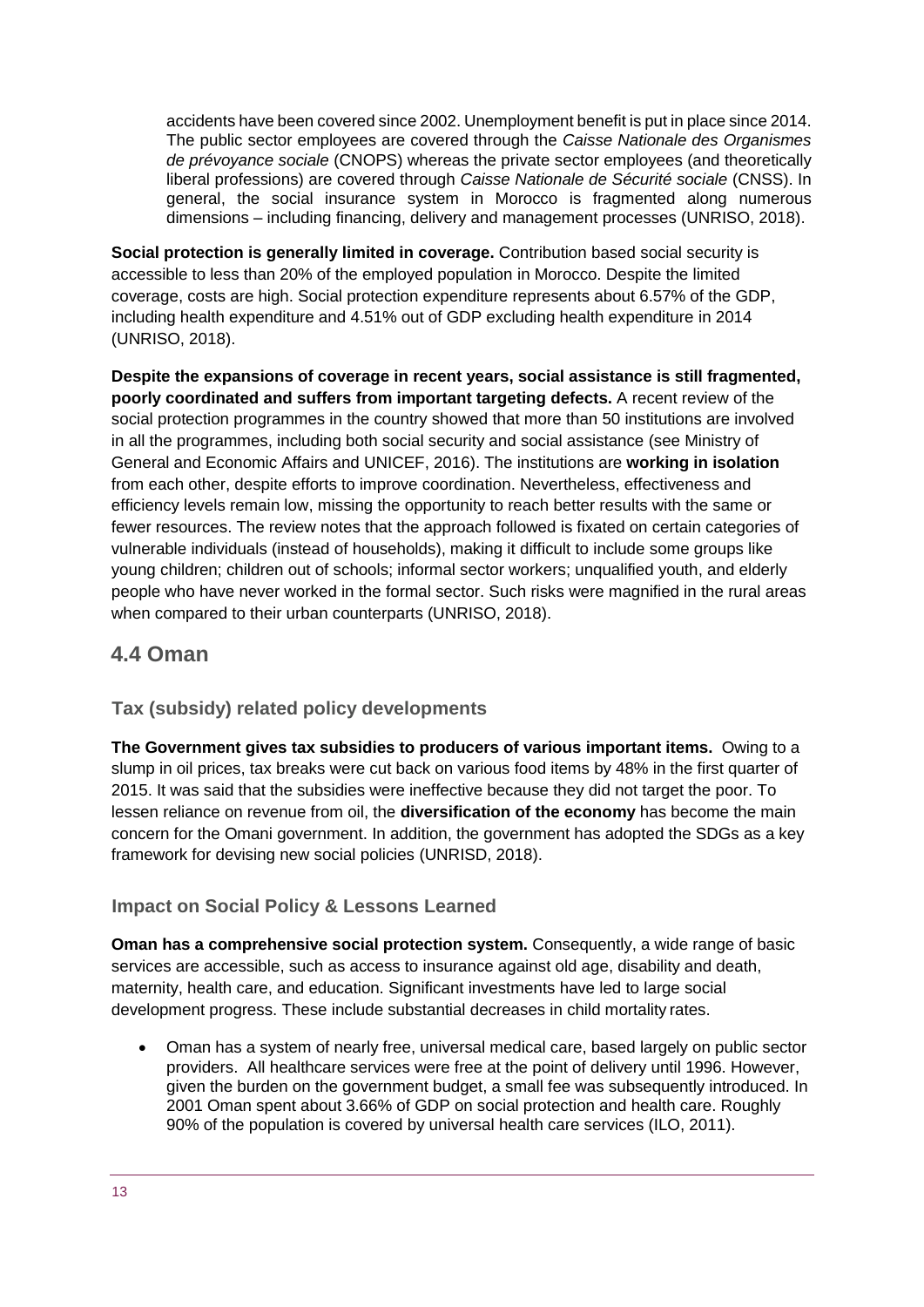- The Government of Oman has signed the Convention on the Rights of Persons with Disabilities in 2008 and ratified it in 2009. People with disabilities are given the right to preventive and rehabilitation health services, education, vocational rehabilitation, work, and participation in social, cultural and sports activities. In 2010, it was estimated that 3.2% of the Omani population was affected by disabilities (UNRISD, 2018).
- There are specialized programmes in place for children such as community-based rehabilitation and home visits. Furthermore, there are three specialist centres for the education of children with difficulties seeing, hearing, or speaking and 300 schools with integrated provision for children with special needs. Oman has tried to make education more inclusive by adopting the National Strategy for the Disabled. The government (together with UNICEF) determined two strategic areas in the Country Programme 2012- 2015: (1) early childhood learning, care and development; and (2) child-centred, inclusive strategies and plans.
- Education is both compulsory and free. In 2014, Early Childhood Development (ECD) standards were put in place, as part of the National Action Plan on Early Childhood Education, thereby empowering Oman to promote a multi-faceted approach to early childhood. This involves nutrition, since Oman suffers from persistent nutrition challenges regarding young children. To raise awareness and behaviour change and reduce malnutrition in children under the age of five, UNICEF and the Ministry of Health launched the 'Child Nutrition Campaign' in 2011.
- A comprehensive pension system has been in place since 1992. It is overseen by the Ministry of Manpower, which provides old age, death and disability pensions to both public and private sector employees. The administration of the private sector segment comes under the Public Authority for Social Insurance (PASI). This is a system of collective contribution between the government, employer and employee (PASI, 2014).
- Social protection provisions also in place for temporary migrant workers. Short-term benefits include health care, work injury benefit, sick pay and maternity leave. Family benefits (e.g. health care and allowances) are non-compulsory (UNRISO, 2018).

### **4.5 Algeria**

### **Tax related policy developments**

**One way the Algerian Government augments social protection funding is via taxes on tobacco, alcohol, and pharmaceutical imports** (ILO, 2017).

- **Taxes on Cigarettes and Alcohol**: taxation on cigarettes was 50% of the price in 2014; in subsequent years, the Ministry of Finance put out new legislation placing additional taxes on alcohol and all tobacco products, a way to raising funds as well as combating unhealthy practices, such as drinking and smoking (ILO, 2017).
- **Taxes on Pharmaceutical Imports**: Algeria introduced measures restricting imports of drugs in November 2008 – in order to shield jobs in the local pharmaceutical industry and boost tax revenues. A foreign-manufactured medicine cannot be imported if the same medicine is manufactured by at least three manufacturers in Algeria in quantities fulfilling the market demand. A new order of 8 May 2011 provided a list of 257 imported medicine that are taxed upon entry, because they are produced in sufficient quantities by national and foreign pharmaceutical companies in Algeria – this was argued to be a way to sustain jobs and national industry (ILO, 2017).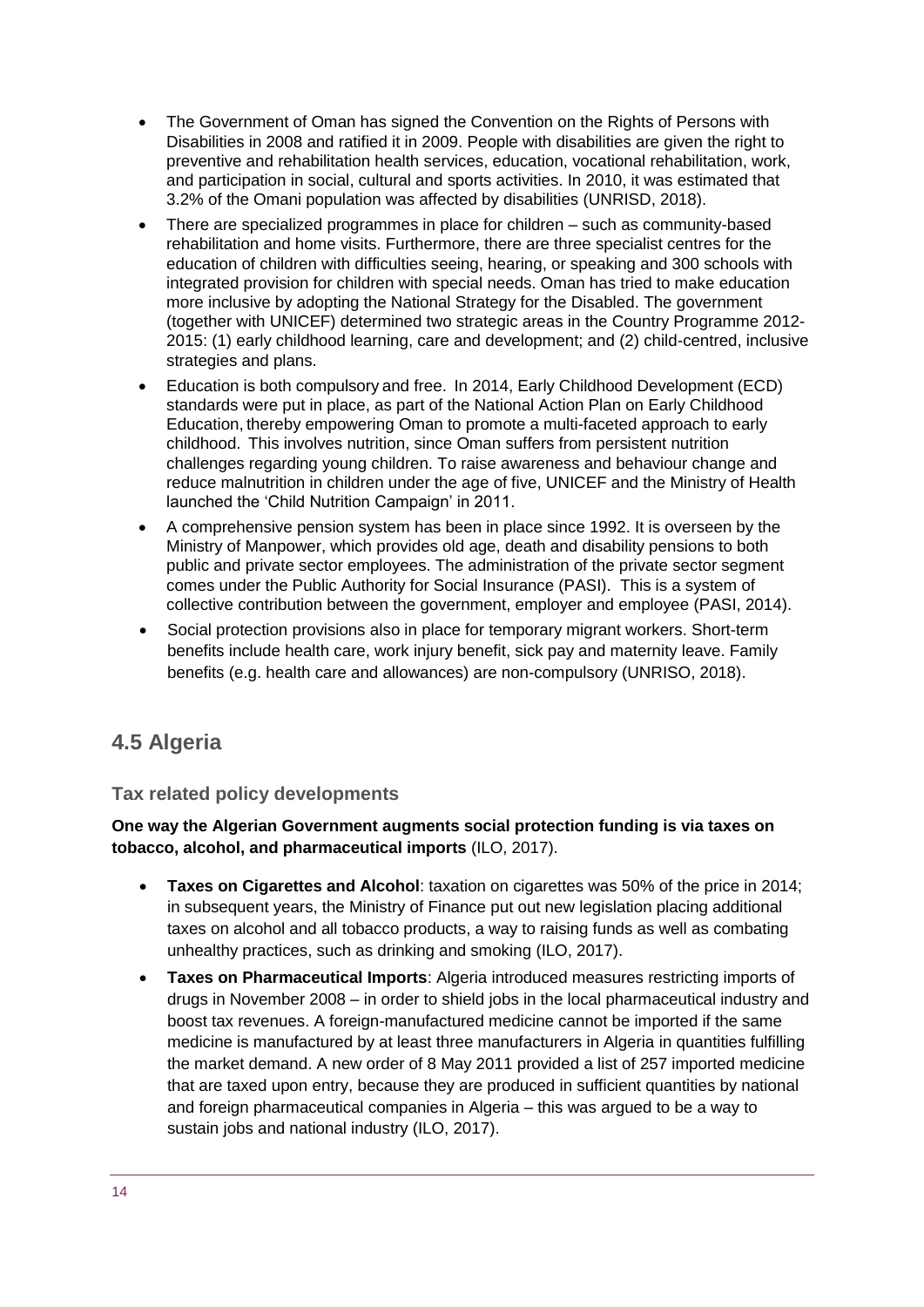#### **Impact on Social Policy & Lessons Learned**

**Algeria has attained near universal social protection coverage, financed largely through social security contributions.** Social security contributions are 35% of salaries; all employers must remit the workers' contribution withheld at source at the rate of 9%, together with the employers' contribution at the rate of 26%. Social security contributions fund pensions, family allowances, maternity, unemployment, work injury and health care for most Algerians. Though, additional funding is required for social assistance and schemes to cover the informal sector (WHO, 2015; ILO, 2017).

### **4.6 Sudan**

### **Tax (religious) related policy developments**

**Religious institutions such as zakat (i.e. obligatory wealth tax), waqf (i.e. endowments) and sadaqa (i.e. charitable donations) play an important role** in Sudan and the wider MENA region – in the provision of social services, including social protection. Waqf is usually used for social services and community development, such as hospitals, schools and sanitations systems. Zakat and sadaqa contribute to the provision of social protection via cash and in-kind transfers. While sadaqa is a voluntary donation, zakat is a religious duty constituting one of the five pillars of Islam. It applies to all Muslim citizens who are above a certain wealth threshold.

Payment of **zakat was made compulsory by law** in 1984. A subsequent law in 1986 established the Sudanese Zakat Chamber – which is an independent chamber to separate zakat from other taxes. Finally, in 2001 the Zakat Act became the guiding document for zakat in the country, setting it as a socio-economic institution tasked with delivering social assistance (IPC-IG, 2018).

### **Impact on Social Policy & Lessons Learned**

**The Sudanese Zakat Fund is among the biggest in the region. Zakat resources fund 87% of the social assistance supplied by the government (excluding subsidies), and some 2.6 million households benefited from zakat in 2016** (Zakat Fund 2016). Beneficiaries are identified by local branches of the Zakat Fund using the poverty census database (Kjellgren et al., 2014; Turkawi 2015). **Sudan, thus, offers one of the most notable examples of institutional efforts to integrate zakat into the national social protection system.**

### **4.7 Tunisia**

### **Tax (subsidy) related policy developments**

World Bank (2015b) notes that the **pressures on fiscal space could be supported in the medium to long term by reforming the country's inefficient consumption subsidies** and the pension system. World Bank also argues that the financial savings from such reforms can be used to **enhance coverage of social safety nets.**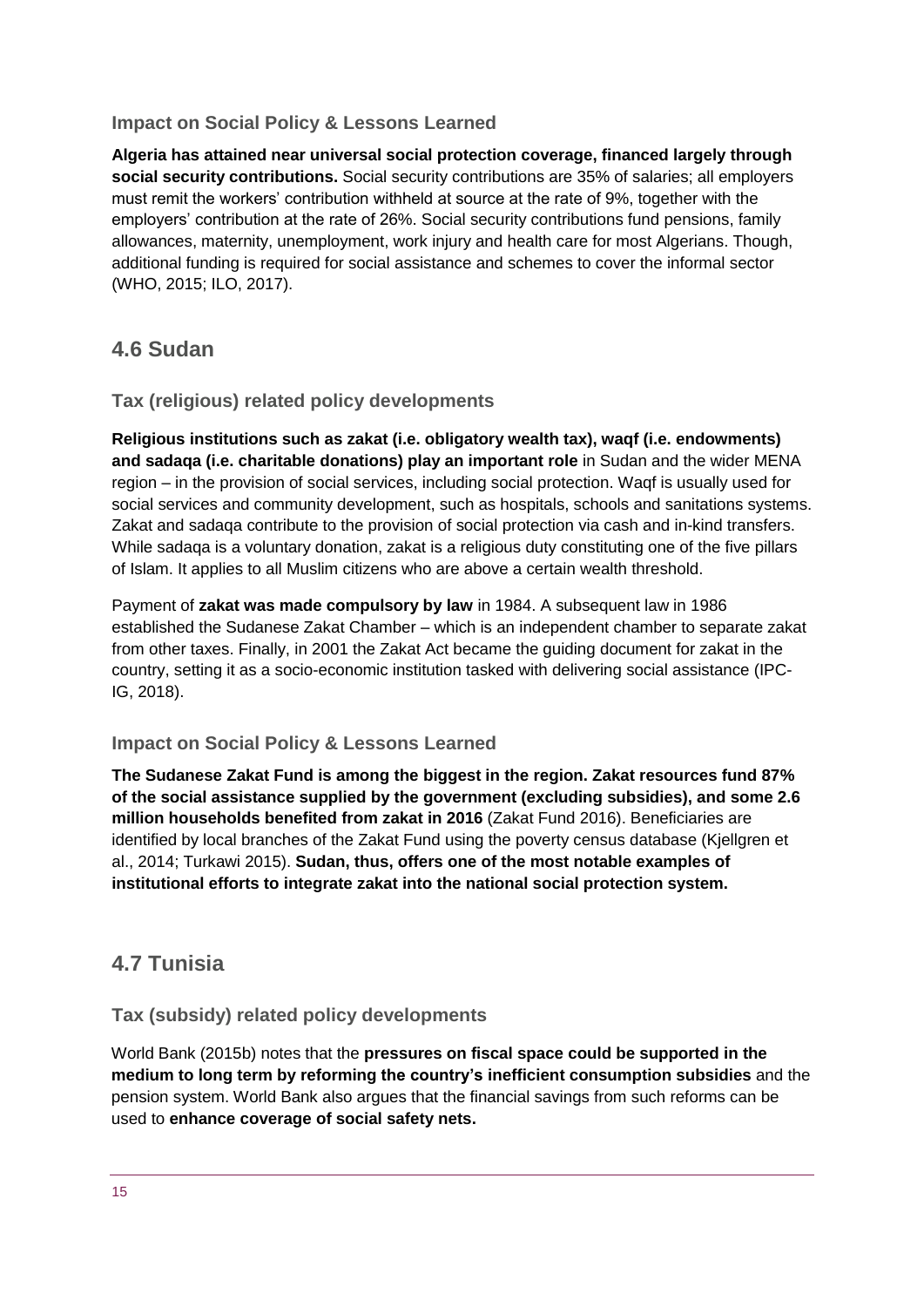#### **Impact on Social Policy & Lessons Learned**

**Ever Since the 2011 revolution, there have been fragmented reforms in the sphere of social protection policies.** The rationale of those measures was to lessen mounting social pressures and discontent. In this regard, for example, the government raised the amount of cash transfers and the overall number of beneficiaries.

**Ties between the economic and social policies are very weak in Tunisia** – as the government considers social concerns as a residual matter in comparison to how important economic growth policies are. The content of social assistance programmes depends on the performance of macro-economic policies and economic growth. **This weak coordination between social and economic policies has worsened after the revolution** (UNRISD, 2018).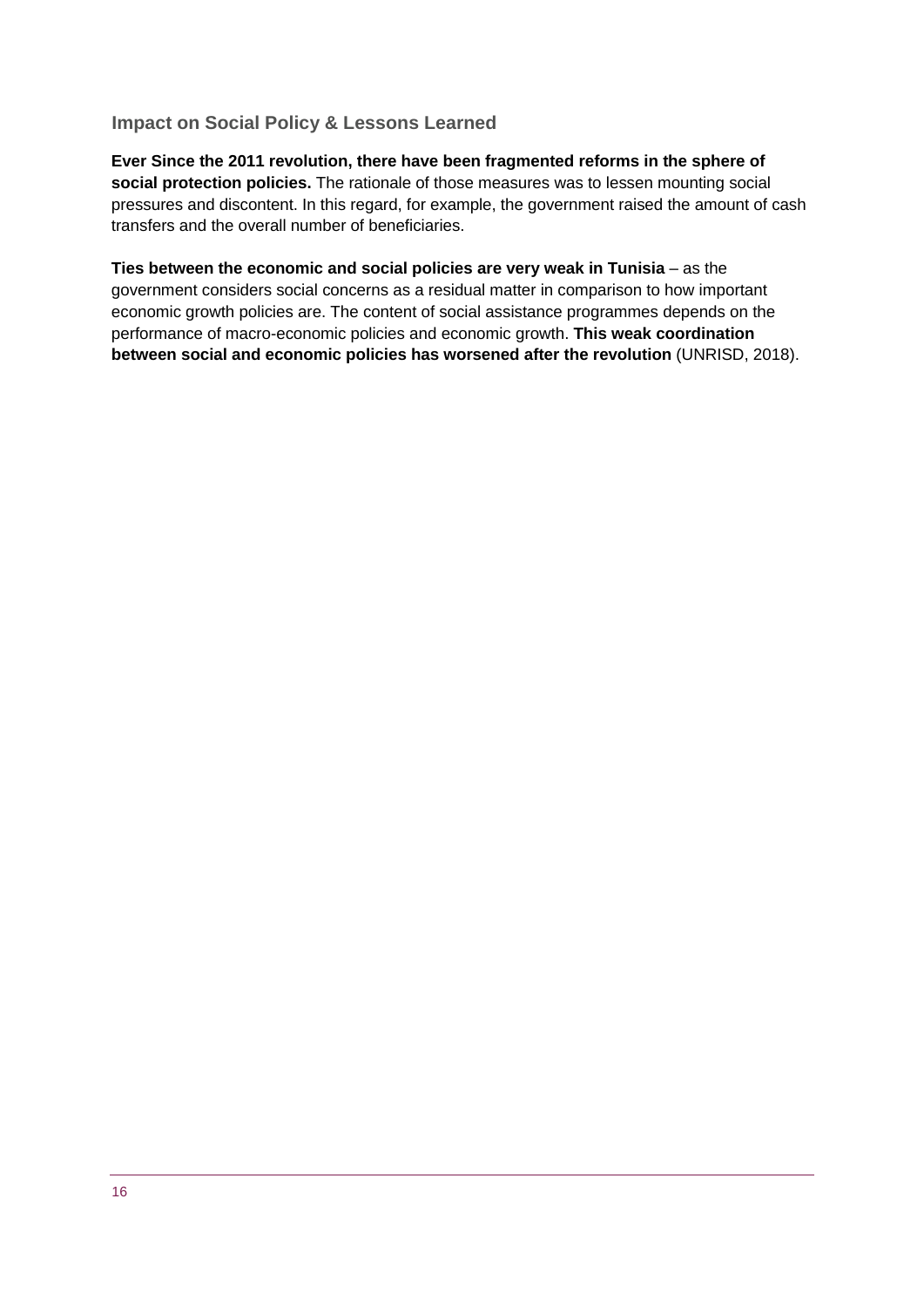# <span id="page-16-0"></span>**5. References**

Achilli, L. (2015). *Syrian refugees in Jordan: a reality check.* European University Institute. [http://cadmus.eui.eu/bitstream/handle/1814/34904/mpc\\_2015-02\\_pb.pdf?sequence=1](http://cadmus.eui.eu/bitstream/handle/1814/34904/mpc_2015-02_pb.pdf?sequence=1)

Atamanov, A., Jellema, J.R., & Serajuddin, U. (2015). *Energy subsidies reform in Jordan: welfare implications of different scenarios.* Washington D.C. World Bank Group. <http://documents.worldbank.org/curated/en/595761467998814982/pdf/WPS7313.pdf>

Bastagli, F. (2015a). *Delivering Social Protection Systems for All: Why Taxes Matter.* UNRISD: United Nations Research Institute for Social Development. [http://www.unrisd.org/road-to-addis](http://www.unrisd.org/road-to-addis-bastagli)[bastagli](http://www.unrisd.org/road-to-addis-bastagli)

Bastagli, F. (2015b). *Bringing taxation into social protection analysis and planning.* Overseas Development Institute. [https://www.odi.org/publications/9671-bringing-taxation-social-protection](https://www.odi.org/publications/9671-bringing-taxation-social-protection-analysis-and-planning-working-paper)[analysis-and-planning-working-paper](https://www.odi.org/publications/9671-bringing-taxation-social-protection-analysis-and-planning-working-paper)

Baatarzorig, T., Batbayar, N., & Galindev, R. (2019). Fiscal Sustainability in Mongolia in 2018. [https://resourcegovernance.org/sites/default/files/documents/fiscal-sustainability-in-mongolia-in-](https://resourcegovernance.org/sites/default/files/documents/fiscal-sustainability-in-mongolia-in-2018_0.pdf)[2018\\_0.pdf](https://resourcegovernance.org/sites/default/files/documents/fiscal-sustainability-in-mongolia-in-2018_0.pdf)

Behrendt, C. (2013). *'Building national social protection floors and social security systems: the ILO two-dimensional social security strategy'.* Social Protection in Developing Countries: Reforming Systems (Bender, K., Kaltenborn, M., & Pfleiderer, C. eds.). Routledge, London 2013. pp. 207-218. <https://doi.org/10.4324/9780203082294>

Chamber of Mines of Zambia and ICMM (2014). "*Enhancing mining's contribution to the Zambian economy and society".* International Council on Mining & Metals (ICMM), London. [https://www.icmm.com/website/publications/pdfs/mining-parterships-for-development/enhancing](https://www.icmm.com/website/publications/pdfs/mining-parterships-for-development/enhancing-minings-contribution-to-the-zambian-economy-and-society)[minings-contribution-to-the-zambian-economy-and-society](https://www.icmm.com/website/publications/pdfs/mining-parterships-for-development/enhancing-minings-contribution-to-the-zambian-economy-and-society)

Chen, D., Liverani, A., & Krauss, J. (2014). *Assessing Public Opinion. The Political economy of Reform, The Case of Energy Subsidy Reform*. In Morocco In Fritz, V., Levy, B., & Ort, R. (eds). Problem-Driven Political Economy Analysis: The World Bank's Experience. <https://openknowledge.worldbank.org/handle/10986/16389>

Du Pradel, M., & Farida, Y. (2015). *"How Did Social Insurance in Egypt Become a Problem Rather Than a Solution?"* Jadaliyya, Beirut: The Arab Studies Institute. <https://www.jadaliyya.com/Details/32456>

Duran-Valverde, F., & Pacheco, J.F. (2012). *Fiscal space and the extension of social protection: Lessons from developing countries*. Extension of Social Security (ESS) Paper No. 33. Geneva, International Labour Organization. [https://www.social](https://www.social-protection.org/gimi/gess/RessourcePDF.action?ressource.ressourceId=34168)[protection.org/gimi/gess/RessourcePDF.action?ressource.ressourceId=34168](https://www.social-protection.org/gimi/gess/RessourcePDF.action?ressource.ressourceId=34168)

Ghanem, H. (2014). *"Egypt needs a New Social Protection System".* The Brookings Institution, 25 July 2014. [https://www.brookings.edu/blog/up-front/2014/07/25/egypt-needs-a-new-social](https://www.brookings.edu/blog/up-front/2014/07/25/egypt-needs-a-new-social-protection-system/)[protection-system/](https://www.brookings.edu/blog/up-front/2014/07/25/egypt-needs-a-new-social-protection-system/)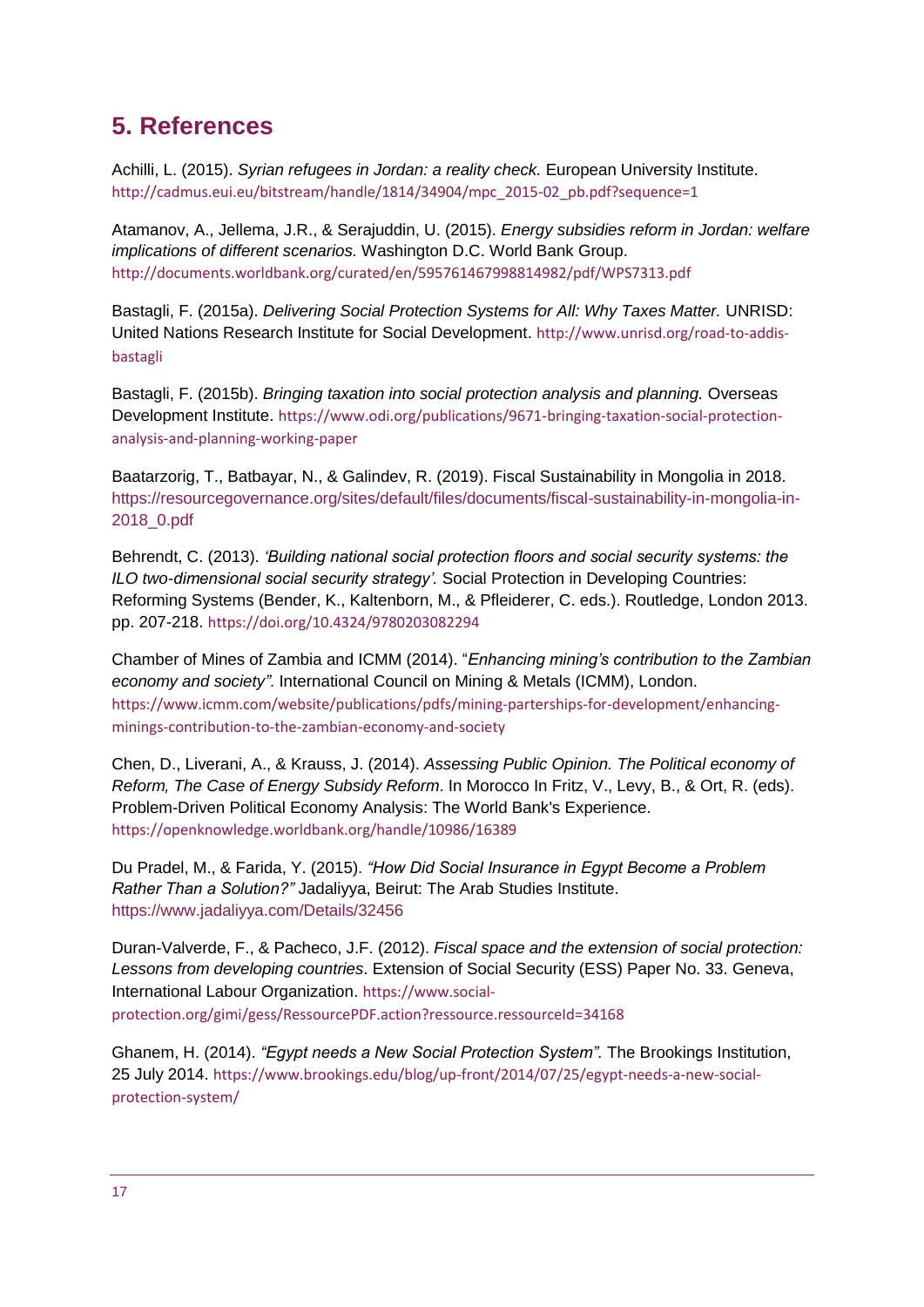Groenveld, E., & Abu-Taleb, R. (2016). *Inter-Agency Task Force (IATF) Health Sector Gender Analysis.* Geneva: United Nations Inter Agency Task Force.

[https://reliefweb.int/sites/reliefweb.int/files/resources/IATFHealthSectorGenderAnalysis-KeyFindings-](https://reliefweb.int/sites/reliefweb.int/files/resources/IATFHealthSectorGenderAnalysis-KeyFindings-OnePager13.07.2016%5B1%5D.pdf)[OnePager13.07.2016%5B1%5D.pdf](https://reliefweb.int/sites/reliefweb.int/files/resources/IATFHealthSectorGenderAnalysis-KeyFindings-OnePager13.07.2016%5B1%5D.pdf)

Handoussa, H. (2010). *Situation Analysis: Key Development Challenges Facing Egypt.* New York: United Nations Development Programme.

[https://www.undp.org/content/dam/egypt/docs/LegalFramework/2010\\_Sit%20Analysis\\_KDCFE\\_English.](https://www.undp.org/content/dam/egypt/docs/LegalFramework/2010_Sit%20Analysis_KDCFE_English.pdf) [pdf](https://www.undp.org/content/dam/egypt/docs/LegalFramework/2010_Sit%20Analysis_KDCFE_English.pdf)

Honohan, P., & Yoder, S. (2010). Financial transactions tax: panacea, threat, or damp squib? *The World Bank Research Observer*, 26(1), 138-161. <https://doi.org/10.1093/wbro/lkq006>

(ILO) (2011). *"Sultanate of Oman – The enabling environment for sustainable enterprises: An "EESE" Assessment. Employment Report."* International Labour Organization. [https://www.ilo.org/employment/Whatwedo/Publications/employment-reports/WCMS\\_167007/lang-](https://www.ilo.org/employment/Whatwedo/Publications/employment-reports/WCMS_167007/lang--en/index.htm) [en/index.htm](https://www.ilo.org/employment/Whatwedo/Publications/employment-reports/WCMS_167007/lang--en/index.htm)

ILO (2013). *Decent work country profile: Hashemite Kingdom of Jordan*. Geneva: International Labour Organization. [https://www.ilo.org/wcmsp5/groups/public/---dgreports/--](https://www.ilo.org/wcmsp5/groups/public/---dgreports/---integration/documents/publication/wcms_232764.pdf) [integration/documents/publication/wcms\\_232764.pdf](https://www.ilo.org/wcmsp5/groups/public/---dgreports/---integration/documents/publication/wcms_232764.pdf)

ILO (2014). *Monotax: Promoting formalization and protection of independent workers*. Social Protection in Action Brief Series (Geneva). [https://www.social](https://www.social-protection.org/gimi/RessourcePDF.action?ressource.ressourceId=48020)[protection.org/gimi/RessourcePDF.action?ressource.ressourceId=48020](https://www.social-protection.org/gimi/RessourcePDF.action?ressource.ressourceId=48020)

ILO (2016). *Delivering Social Protection for All.* Issue Brief Series. International Labour Organization. [https://www.un.org/esa/ffd/wp-content/uploads/2016/01/Social\\_Protection\\_ILO\\_IATF-](https://www.un.org/esa/ffd/wp-content/uploads/2016/01/Social_Protection_ILO_IATF-Issue-brief.pdf)[Issue-brief.pdf](https://www.un.org/esa/ffd/wp-content/uploads/2016/01/Social_Protection_ILO_IATF-Issue-brief.pdf)

ILO (2017). Fiscal Space for Social Protection and the SDGs: Options to Expand Social Investments in 187 Countries. International Labour Organization. [https://www.social](https://www.social-protection.org/gimi/gess/RessourcePDF.action?ressource.ressourceId=51537)[protection.org/gimi/gess/RessourcePDF.action?ressource.ressourceId=51537](https://www.social-protection.org/gimi/gess/RessourcePDF.action?ressource.ressourceId=51537)

IPC-IG (2018). *Children's Right to Social Protection in the Middle East and North Africa Region an Analysis of Legal Frameworks from a Child Rights Perspective*. The International Policy Centre for Inclusive Growth. [https://europa.eu/capacity4dev/file/83646/download?token=x\\_vAEln-](https://europa.eu/capacity4dev/file/83646/download?token=x_vAEln-)

Kjellgren, A., Jones-Pauly, C., El-Tayeb Alyn, H., Tadesse, E., & Vermehren, A. (2014). "Sudan social safety net assessment." Social Protection and Labor Discussion Paper, No. 1415. Washington, DC: World Bank.

[http://documents.worldbank.org/curated/en/615961468159323676/pdf/892300NWP0P13208527](http://documents.worldbank.org/curated/en/615961468159323676/pdf/892300NWP0P132085275B00PUBLIC001415.pdf) [5B00PUBLIC001415.pdf](http://documents.worldbank.org/curated/en/615961468159323676/pdf/892300NWP0P132085275B00PUBLIC001415.pdf)

Loewe, M. (2009). *Pension Schemes and Pension Reforms in the Middle East and North Africa.*  Geneva: UNRISD: United Nations Research Institute for Social Development. [http://www.unrisd.org/80256B3C005BCCF9/\(httpAuxPages\)/B266E600844E793DC125760400497ACE/\\$fi](http://www.unrisd.org/80256B3C005BCCF9/(httpAuxPages)/B266E600844E793DC125760400497ACE/$file/draftLoewe2.pdf) [le/draftLoewe2.pdf](http://www.unrisd.org/80256B3C005BCCF9/(httpAuxPages)/B266E600844E793DC125760400497ACE/$file/draftLoewe2.pdf)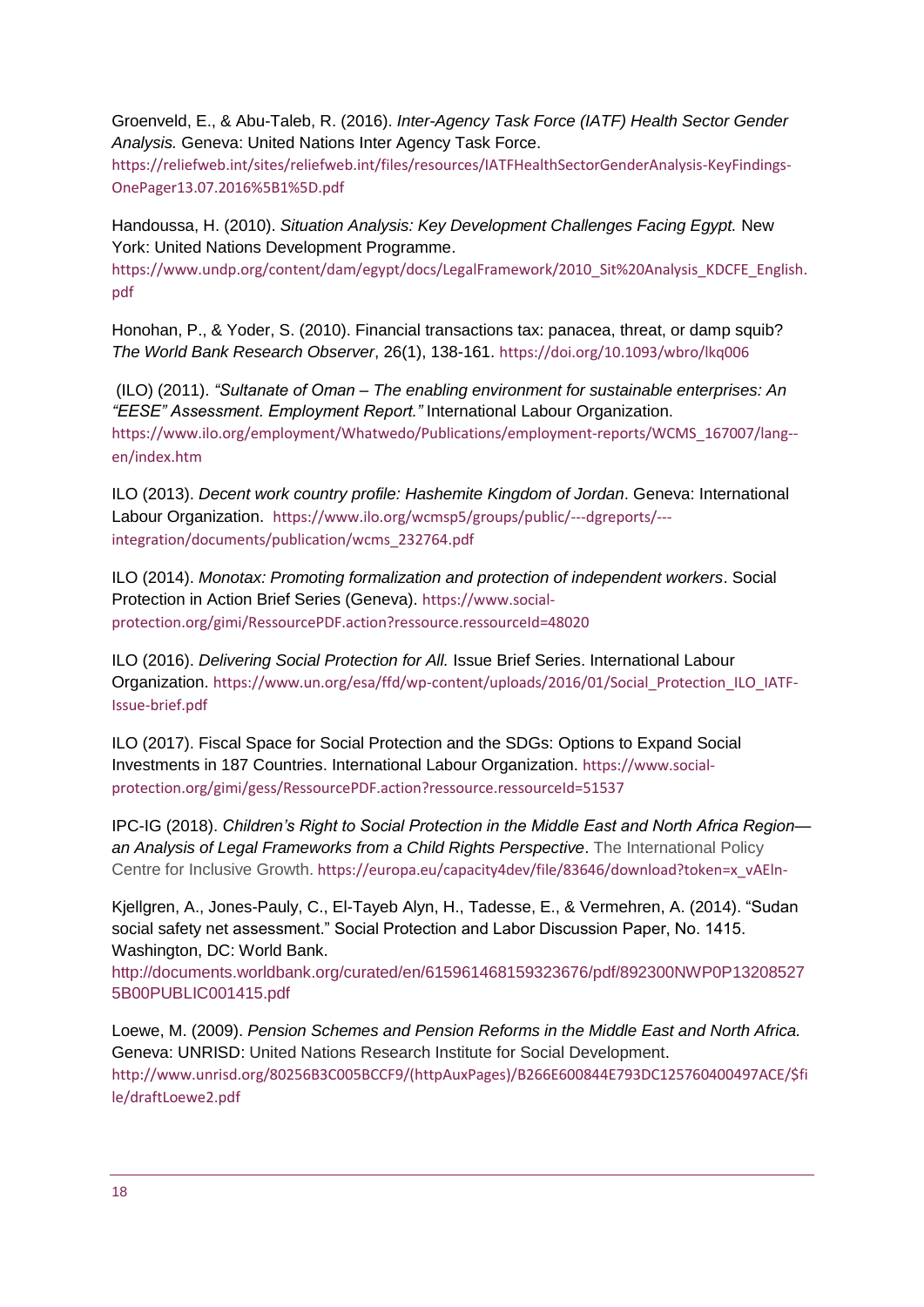Ministry of General and Economic Affairs & UNICEF (2016); mapping de la protection sociale au Maroc, étude réalisée par Economic Policy Research Institute.

[https://www.unicef.org/morocco/media/976/file/Mapping%20de%20la%20protection%20sociale%](https://www.unicef.org/morocco/media/976/file/Mapping%20de%20la%20protection%20sociale%20au%20Maroc.pdf) [20au%20Maroc.pdf](https://www.unicef.org/morocco/media/976/file/Mapping%20de%20la%20protection%20sociale%20au%20Maroc.pdf)

Systems, edited by Katja Bender, Markus Kaltenborn, and Christian Pfleiderer, 195-204. London: Routledge.<https://dx.doi.org/10.2139/ssrn.2266473>

Moran, T.H. (2013). *Avoiding the" resource Curse" in Mongolia (No. PB13-18).* Washington, DC: Peterson Institute for International Economics. <https://www.piie.com/publications/pb/pb13-18.pdf>

PASI (2014). *The 21st Annual Report 2014.* Muscat: Sultanate of Oman. Public Authority for Social Insurance [https://www.pasi.gov.om/en/PASI\\_document/Anuual%20Report%20-%202014En.pdf](https://www.pasi.gov.om/en/PASI_document/Anuual%20Report%20-%202014En.pdf)

Röth, H., Nimeh, Z., & Hagen-Zanker, J. (2017). *A mapping of social protection and humanitarian assistance programmes in Jordan.* [https://www.odi.org/sites/odi.org.uk/files/resource](https://www.odi.org/sites/odi.org.uk/files/resource-documents/11280.pdf)[documents/11280.pdf](https://www.odi.org/sites/odi.org.uk/files/resource-documents/11280.pdf)

Saad‐Filho, A. (2015). Social policy for neoliberalism: the Bolsa Família programme in Brazil. *Development and Change*, 46(6), 1227-1252. <https://doi.org/10.1111/dech.12199>

Silva, J. (2012). *The Way Forward for Social Safety Nets in the Middle East and North Africa*. World Bank, Washington D.C. 2012. <http://documents.worldbank.org/curated/en/462881468052823731/pdf/NonAsciiFileName0.pdf>

WHO (2015) *Report on the Global Tobacco Epidemic: Raising Taxes on Tobacco.* Geneva: The World Health Organization. https://apps.who.int/iris/bitstream/handle/10665/178574/9789240694606\_eng.pdf?sequence=1

Turkawi, A. (2015). *Social Protection and Safety Nets in Sudan.* Brighton: Institute of Development Studies.

<https://www.ids.ac.uk/files/dmfile/SocialprotectionandsafetynetsinSudan.pdf>

UN (2015a). *Addis Ababa Action Agenda of the Third International Conference on Financing for Development. The final text of the outcome document adopted at the Third International Conference on Financing for Development*. Addis Ababa, Ethiopia, 13–16 July 2015. United Nations. [https://www.un.org/esa/ffd/wp-content/uploads/2015/08/AAAA\\_Outcome.pdf](https://www.un.org/esa/ffd/wp-content/uploads/2015/08/AAAA_Outcome.pdf)

UNCTAD (2014). *Trade and Development Report 2014*. Geneva: United Nations Conference on Trade and Development. [https://unctad.org/en/PublicationsLibrary/tdr2014\\_en.pdf](https://unctad.org/en/PublicationsLibrary/tdr2014_en.pdf)

UNDP (2014). *Social protection in the Arab region: emerging trends and recommendations for future social policy.* United Nations Development Programme. <http://citeseerx.ist.psu.edu/viewdoc/download?doi=10.1.1.650.9484&rep=rep1&type=pdf>

UNRISD (2012). *Combatting Poverty and Inequality – Structural Change, Social Policy and Politics.* Geneva: United Nations Research Institute for Social Development. [http://www.unrisd.org/80256B3C005BCCF9/\(httpAuxPages\)/92B1D5057F43149CC125779600434441/\\$fil](http://www.unrisd.org/80256B3C005BCCF9/(httpAuxPages)/92B1D5057F43149CC125779600434441/$file/PovRep%20(small).pdf) [e/PovRep%20\(small\).pdf](http://www.unrisd.org/80256B3C005BCCF9/(httpAuxPages)/92B1D5057F43149CC125779600434441/$file/PovRep%20(small).pdf)